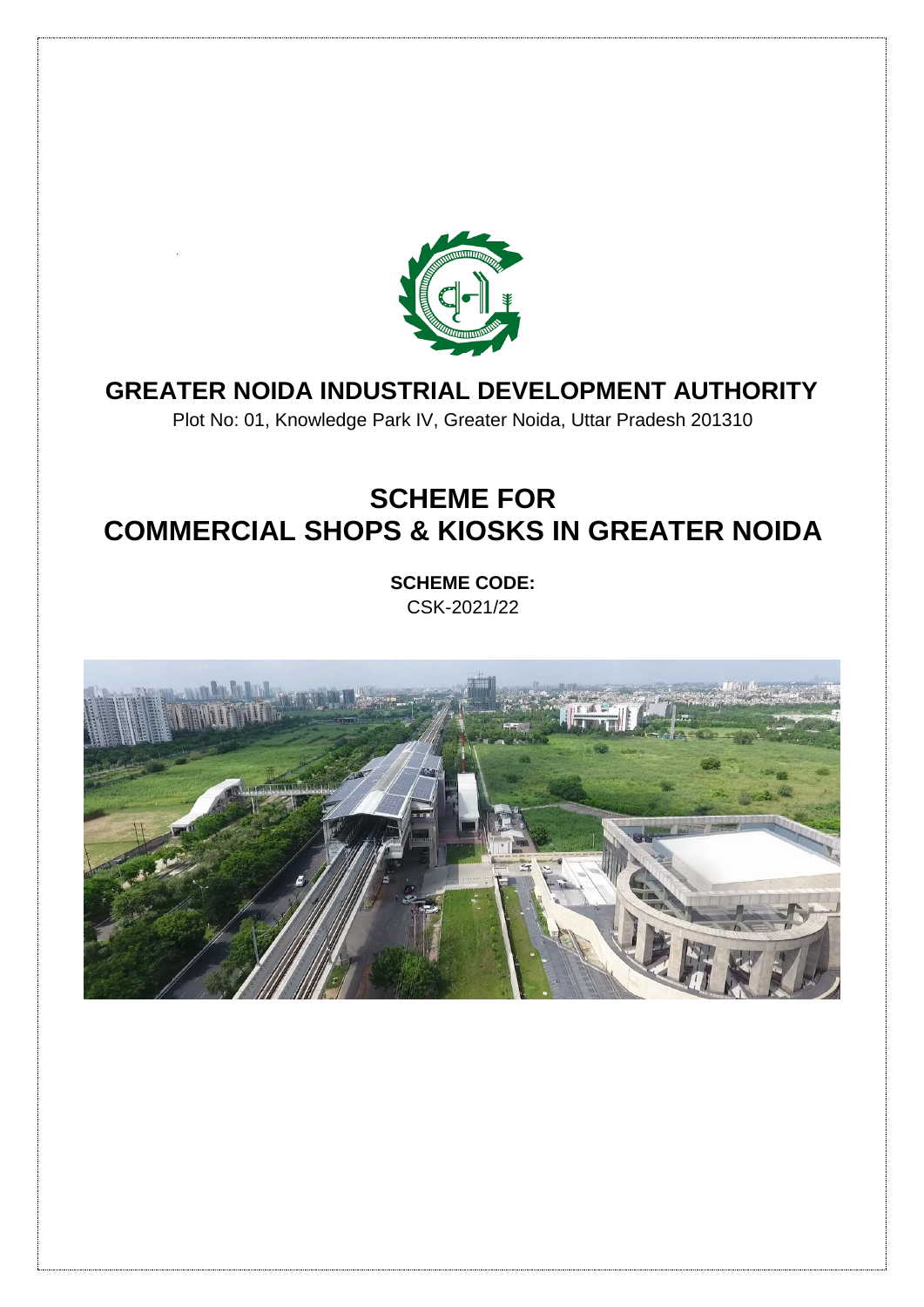# <span id="page-1-0"></span>**Table of contents**

| $\mathbf{1}$   |  |
|----------------|--|
| 1.1            |  |
| 1.2            |  |
| 1.3            |  |
| 1.4            |  |
| 1.5            |  |
| 1.6            |  |
| 1.7            |  |
| 1.8            |  |
| 1.9            |  |
| 1.10           |  |
| $\overline{2}$ |  |
| 2.1            |  |
| 2.2            |  |
| 2.3            |  |
| 2.4            |  |
| 2.5            |  |
| 2.6            |  |
| 2.7            |  |
| 2.8            |  |
| 2.9            |  |
| 2.10           |  |
| 2.11           |  |
| 2.12           |  |
| 2.13           |  |
| 2.14           |  |
| 2.15           |  |
| 2.16           |  |
| 2.17           |  |
| 2.18           |  |
| 2.19           |  |
| 2.20           |  |
|                |  |
|                |  |

 $\mathbf i$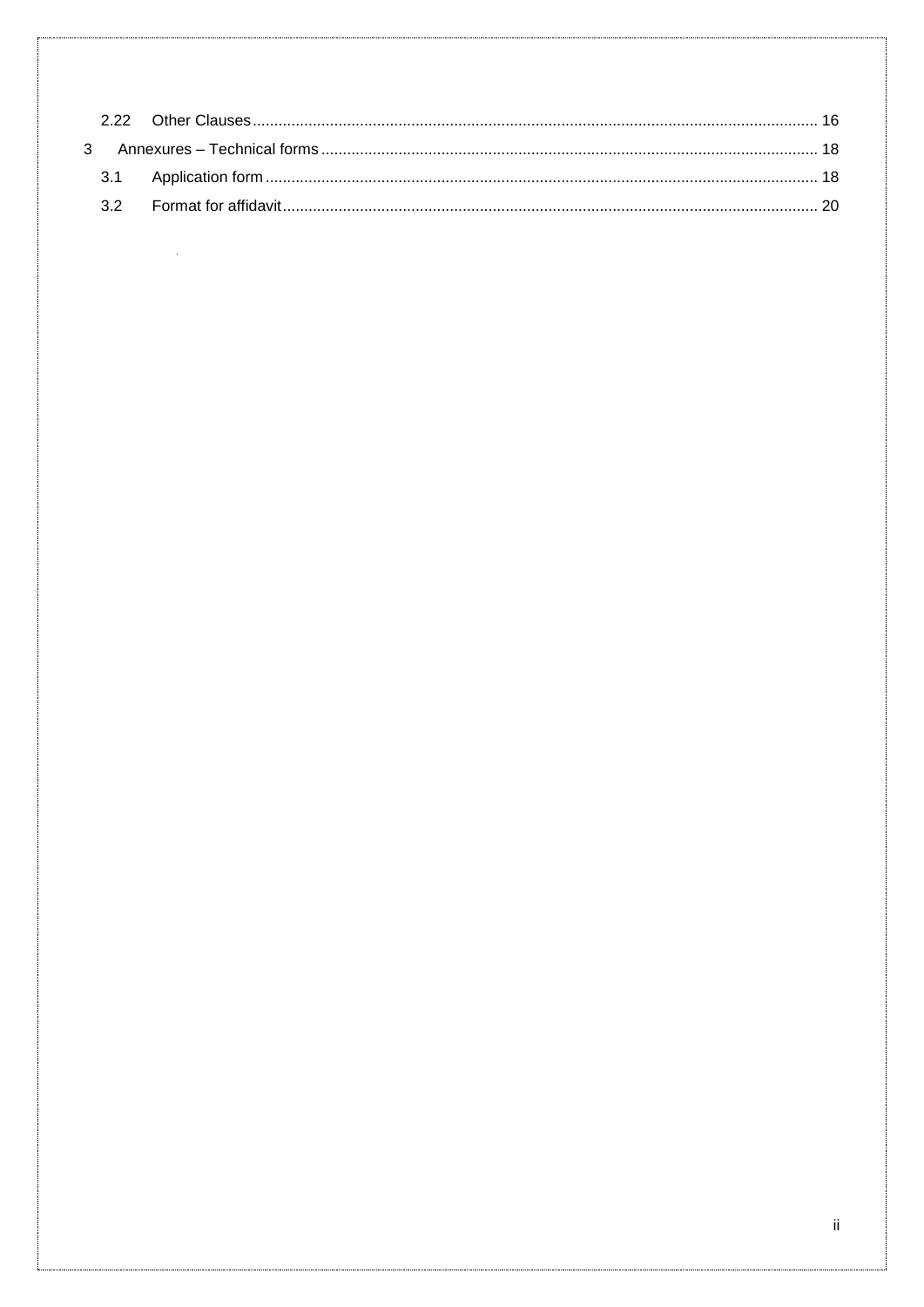## <span id="page-3-0"></span>**Data sheet**

| #                            | Head                                                                                                            | <b>Details</b>                                                                                                                                                                                                                                                                                                      |  |
|------------------------------|-----------------------------------------------------------------------------------------------------------------|---------------------------------------------------------------------------------------------------------------------------------------------------------------------------------------------------------------------------------------------------------------------------------------------------------------------|--|
| 1.                           | Date of issue of the<br>scheme brochure                                                                         | As mentioned in the portal                                                                                                                                                                                                                                                                                          |  |
| 2.                           | Date of closure of the<br>scheme/last date of<br>submission of<br>application form                              | As mentioned in the portal                                                                                                                                                                                                                                                                                          |  |
| 3.                           | Date of Opening of<br><b>Bids</b>                                                                               | As mentioned in the portal                                                                                                                                                                                                                                                                                          |  |
| 4.                           | Contact person,<br>designation and<br>contact details<br>(address and phone<br>nos.) in the Authority<br>office | <b>Commercial Department</b><br>Greater Noida Industrial Development Authority<br>Plot No: 01, Knowledge Park IV, Greater Noida<br>Uttar Pradesh 201310<br>Email: commercialmgr@gnida.in<br>Phone No: +91-120 2336030<br>Website: www.greaternoidaauthority.in                                                      |  |
| 5.                           | Allotment method for<br>the scheme                                                                              | e-Auction                                                                                                                                                                                                                                                                                                           |  |
| 6.<br>Availability of scheme |                                                                                                                 | Downloadable from the Authority's website                                                                                                                                                                                                                                                                           |  |
|                              | brochure (GNIDA)                                                                                                | www.greaternoidaauthority.in                                                                                                                                                                                                                                                                                        |  |
|                              |                                                                                                                 | https:// etender.sbi                                                                                                                                                                                                                                                                                                |  |
| 7.                           | Processing Fee                                                                                                  | 17,100/- (Including GST)                                                                                                                                                                                                                                                                                            |  |
| 8.                           | <b>Earnest Money</b><br>Deposit                                                                                 | Earnest Money Deposit specific for a particular Shop and Kiosk is as per the<br>details given in the Scheme Document                                                                                                                                                                                                |  |
| 9.                           | <b>Allotment Money</b>                                                                                          | 30 percent of total Premium/cost of the shop/ kiosk after adjusting earnest<br>money within 60 days of issuance of Allotment Letter without interest.                                                                                                                                                               |  |
|                              |                                                                                                                 | In case the due Allotment Money, as mentioned above, is not deposited within<br>the stipulated period, the allotment of shop/kiosk shall be cancelled, and money<br>deposited as Earnest Money shall be forfeited.                                                                                                  |  |
| 10.                          | Payment options                                                                                                 | Option 1: 100% within 90 days from the date of issue of Allotment Letter                                                                                                                                                                                                                                            |  |
|                              |                                                                                                                 | <b>Option 2:</b> 50% within 60 days from the date of issue of Allotment Letter and<br>balance amount i.e. 50% of the total premium of the shop/ kiosk in 2 years. The<br>50% balance amount for instalments will carry interest as per prevailing interest<br>rates of GNIDA (8.5% p.a. as of 1st of January 2021). |  |
|                              |                                                                                                                 | Option 3: 30% within 60 days from the date of issue of Allotment Letter and<br>balance amount i.e. 70% of the total premium of the shop/kiosk in 4 years. The<br>70% balance amount for instalments will carry interest as per prevailing interest<br>rates of GNIDA (8.5% p.a. as of 1st of January 2021).         |  |
| 11.                          | Mortgage permission<br>fee                                                                                      | As per the prevailing policy of the Authority, at the time of submission of<br>Permission to Mortgage request letter by the Allottee and after payment of the<br>prescribed Fees/charges.                                                                                                                           |  |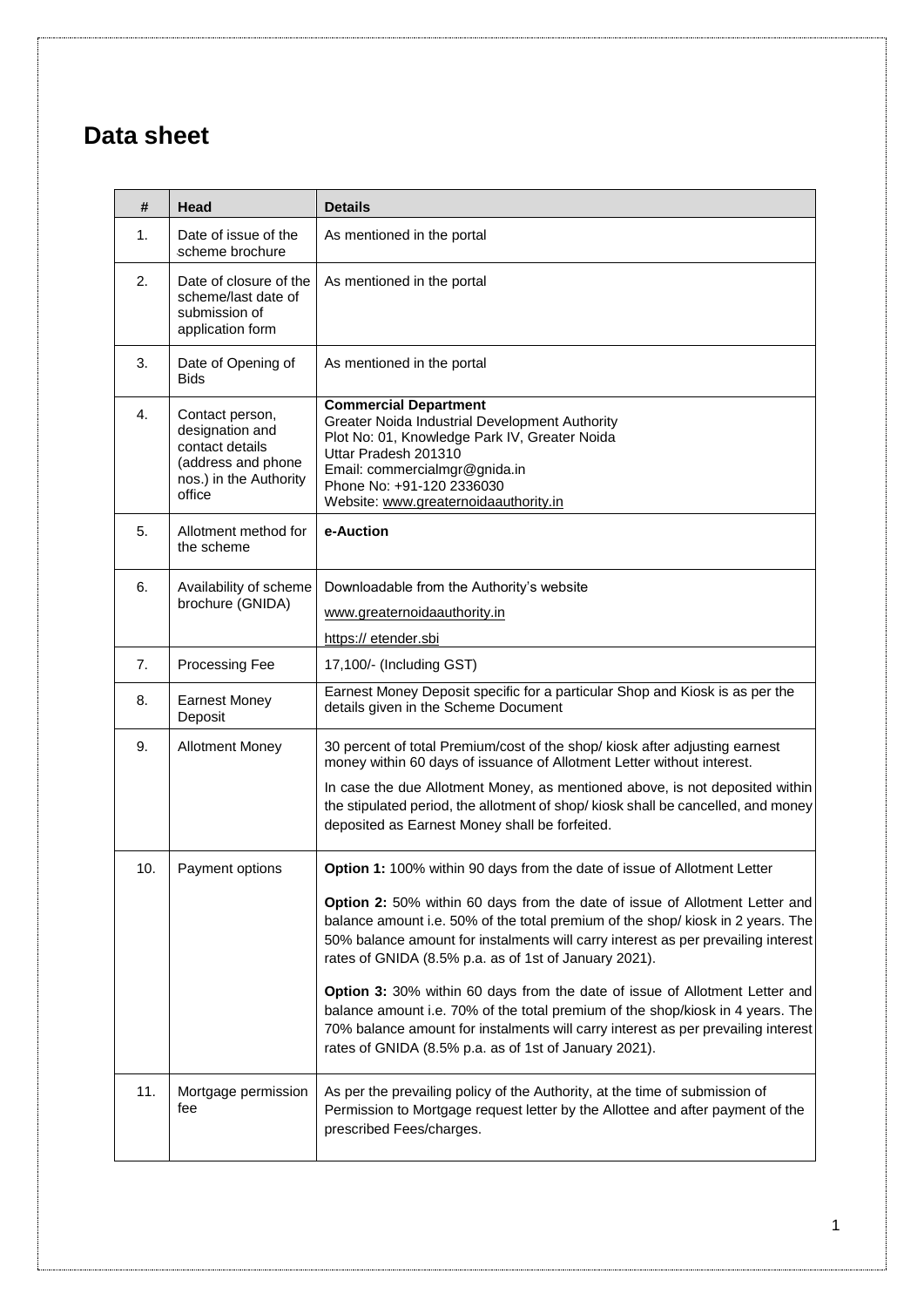| #   | Head                         | <b>Details</b>                                                                                                                                                                                   |  |
|-----|------------------------------|--------------------------------------------------------------------------------------------------------------------------------------------------------------------------------------------------|--|
| 12. | Transfer                     | Transfer of shop/kiosk may be allowed by the GNIDA as per the prevailing policy<br>of the Authority at the time of submission of transfer request letter by the Allottee<br>after the following: |  |
|     |                              | payment of prescribed fees/charges,<br>i)<br>ii)<br>clearance of all up to date dues, and<br>iii)<br>overdue installment towards premium of shop/kiosk.                                          |  |
| 13. | Period of lease              | The allotment of Shop/ Kiosk will be made on leasehold basis for a period of<br>90 years from the date of execution of Lease Deed.                                                               |  |
| 14. | Location charges             | If the shop/kiosk is situated within 1 Km of Metro Corridor, then 10% extra<br>premium shall be paid by the Applicant.                                                                           |  |
| 15. | Rate of annual Lease<br>Rent | 2.5% of the total premium of the Shop/Kiosk to be increased by 50% every<br>ten years.                                                                                                           |  |
| 16. | Reserve Price                | Reserve price specific for a particular Shop/ Kiosk is as per the details given in<br>the Scheme Document                                                                                        |  |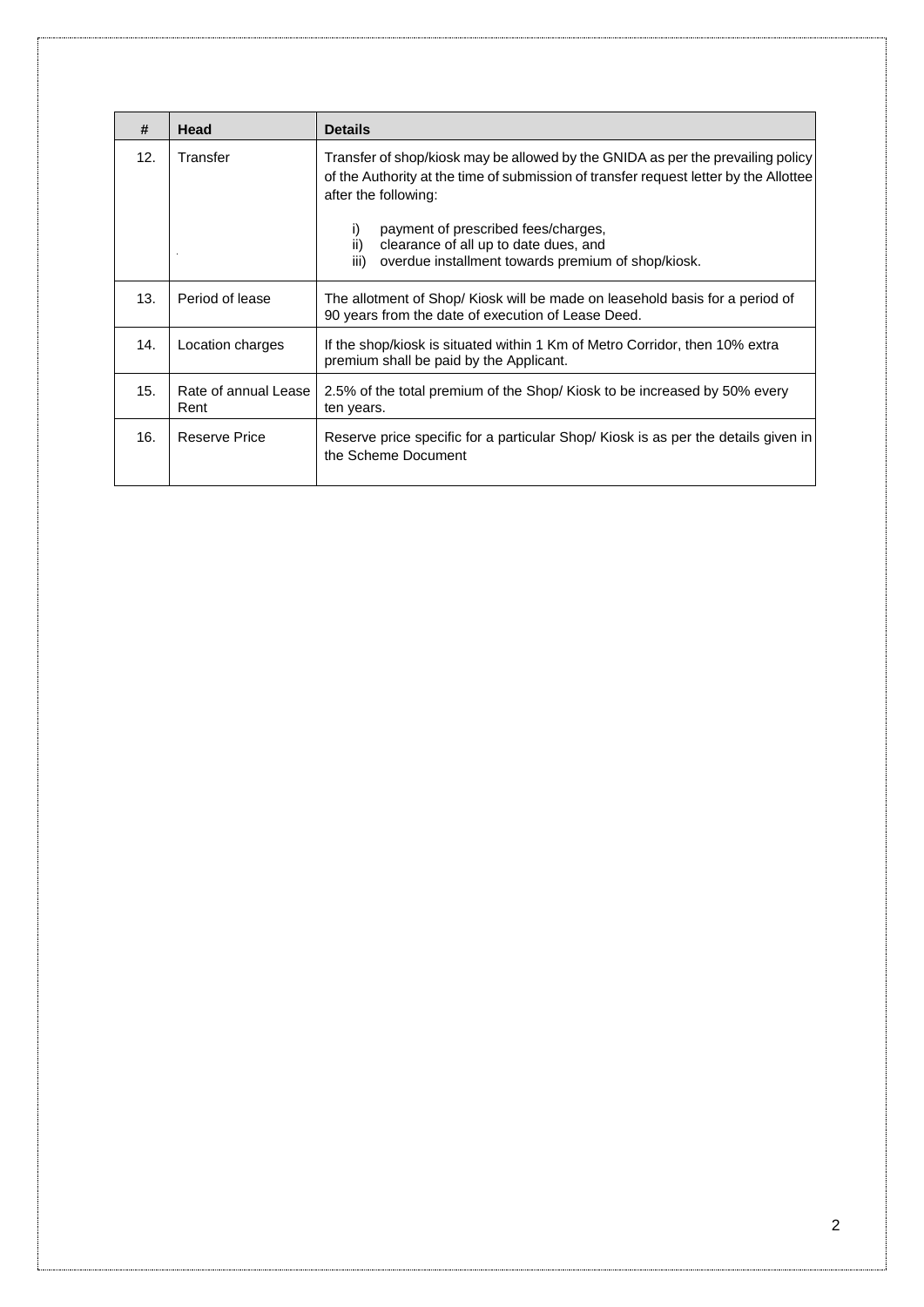## <span id="page-5-1"></span><span id="page-5-0"></span>1 Section I: Instructions to the Applicants

## **1.1 Definitions:**

The key definitions for the purpose of this scheme document are as follows:

- i. "Authority" means the Greater Noida Industrial Development Authority
- ii. "Authorised Bank" implies the bank that has been identified by the Authority
- iii. "Allotment letter" is the letter issued by the Authority to the Allottee confirming the allotment under a particular scheme for which application was submitted
- iv. "Allotment money" is the amount as prescribed in the scheme brochure and is expected to be deposited by the Allottee within the given time period
- v. "Allottee" is the person whose application for allotment has been approved by the competent officer
- vi. "Allotment committee" is a committee constituted at the Authority for reviewing the applications received for allotment under the advertised scheme.
- vii. "Applicant/Bidder" is the person/entity who has submitted response to this tender document
- viii. "Building Byelaws/Regulations" as notified by the Authority for development of land and construction of buildings
- ix. "Contract" means the Contract signed by the Parties and all the attached documents which includes General Conditions (GC), the Special Conditions (SC), and the Appendices
- x. "Consortium" refers to the group of entities (not exceeding 5) jointly submitting the tender/proposal as a Tenderer. Each of the members of the Consortium shall individually be referred to as "Consortium Member".
- xi. "Day" means calendar day
- xii. "Functional certificate" refers to the certificate issued by the concerned department in Authority to declare the unit as functional/operational
- xiii. "Government" means the Government of Uttar Pradesh
- xiv. "Lead Member" means
	- a. where the Applicant/Tenderer is a Consortium, the Consortium Member having at least 30% stake in the Consortium, meeting the Eligibility Criteria, either by itself or through one of its Affiliate and designated as the "Lead Member" of such Consortium by all the Consortium Members.
- xv. "Net worth" from Financial Statement, where Net worth shall be calculated as below:
	- a. In case of a *Company*: Net Worth is the Paid-up share capital (excluding share application money) plus Reserves and surpluses (excluding revaluation reserve) less Preliminary and preoperative expenditure; less Miscellaneous expenditure to the extent not written off; less accumulated losses; less intangible assets. (Figures are to be taken from the last audited balance sheet of the Company)
	- b. In case of a *Partnership firm/ LLP Firm*: Contribution by each partner taken together in the capital of the firm shall be considered as Net Worth of the firm excluding intangible assets, if any.
	- c. In case of an *Individual*: Net Worth statement (relating to application made by proprietorship firm) certified by the applicant's statutory auditors/ Chartered Accountant along with certified true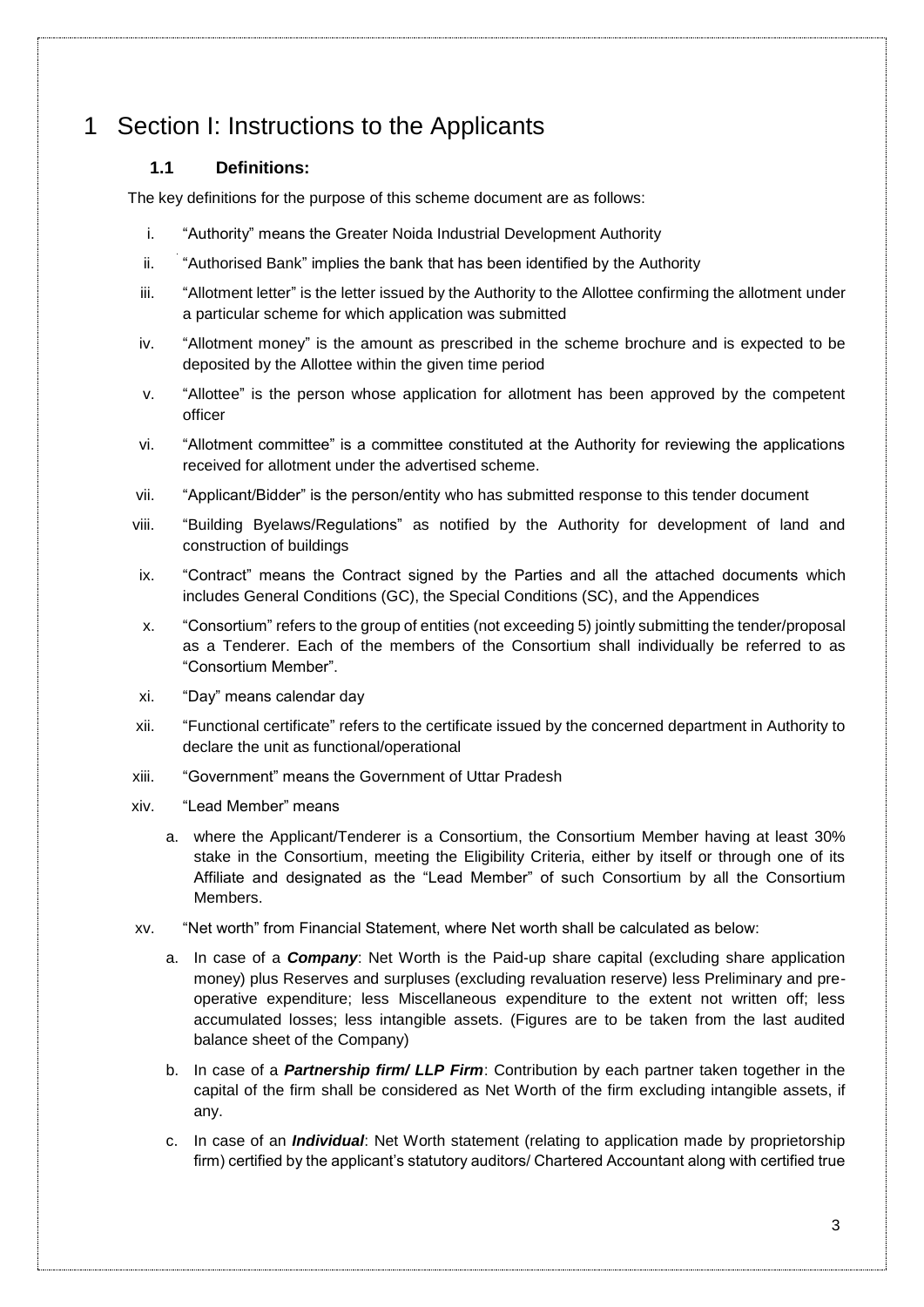copies of income tax / wealth tax returns with all its enclosures as submitted to Income Tax Authority, should be submitted.

- d. In case of a *Trust*: Corpus fund and General Fund taken together shall be considered as Net Worth of the Trust.
- e. In case of a **Society**: Corpus fund and General Fund taken together shall be considered as Net Worth of the Society.
- f. In case of a New Company: Net Worth of promoters/ Shareholders/ Directors
- xvi. "Lease Rent" is the amount paid by the Lessee to the Lessor as rental against the property allocated to the Lessee
- xvii. "Lease Deed" is a contractual agreement by which Lessor conveys a property to Lessee, for a limited period, subject to various conditions, in exchange for Lease Rent, but still retains ownership.
- xviii. "Lessee" is the person/entity who holds the lease of a property or tenant
- xix. "Lessor" refers to a person/entity who leases or rents a property to another; the owner which in this case is GNIDA.
- xx. "Transfer Deed" is a contractual agreement by which a property (herein shop/kiosk) is transferred from its legal Lessee to another party.
- xxi. "Occupancy certificate" refers to the certificate issued by the Authority on completion of the building construction as per provisions of Building Regulations
- xxii. "Sub-Lessee" is the person/entity who holds a lease of a property which was given to another person/entity for all or part of a property.
- xxiii. "Mutation letter" is the letter issued by competent Authority for change of name on a property
- xxiv. "Reserve Price" is the minimum price as determined by the Authority for this scheme/property and would act as the base price at which the bidding starts.
- xxv. "Total Premium of the Shop/ Kiosk" is the total amount payable to the Authority calculated as the quoted bid price per sqm multiplied by the total area of the Shop/ Kiosk. (GST and Taxes if any is over and above this premium and are not included in the definition of Total Premium).
- <span id="page-6-0"></span>xxvi. "Authorized Signatory" Officer or representative vested (explicitly, implicitly, or through conduct) with the powers to commit the authorizing organization to a binding agreement.

#### **1.2 Eligibility Criteria**

- 1.2.1 Any person, trust, firm, company or registered co-operative society may submit bid for one or more than one shop/kiosk.
- 1.2.2 In case of application on behalf of an individual he/she is required to submit a copy of Aadhar card, PAN card, Passport, Driving License etc.
- 1.2.3 A separate application shall be required to be submitted for each shop/kiosk.
- 1.2.4 The Tenderer should be competent to submit the tender and enter into contract.
- 1.2.5 10 (ten) percent of the total number of kiosks in this scheme are reserved for the villagers of Greater Noida whose land has been acquired by Greater Noida Industrial Development Authority.

Note: The applicants for **reserved kiosks** must submit true certified copy of the eligibility condition: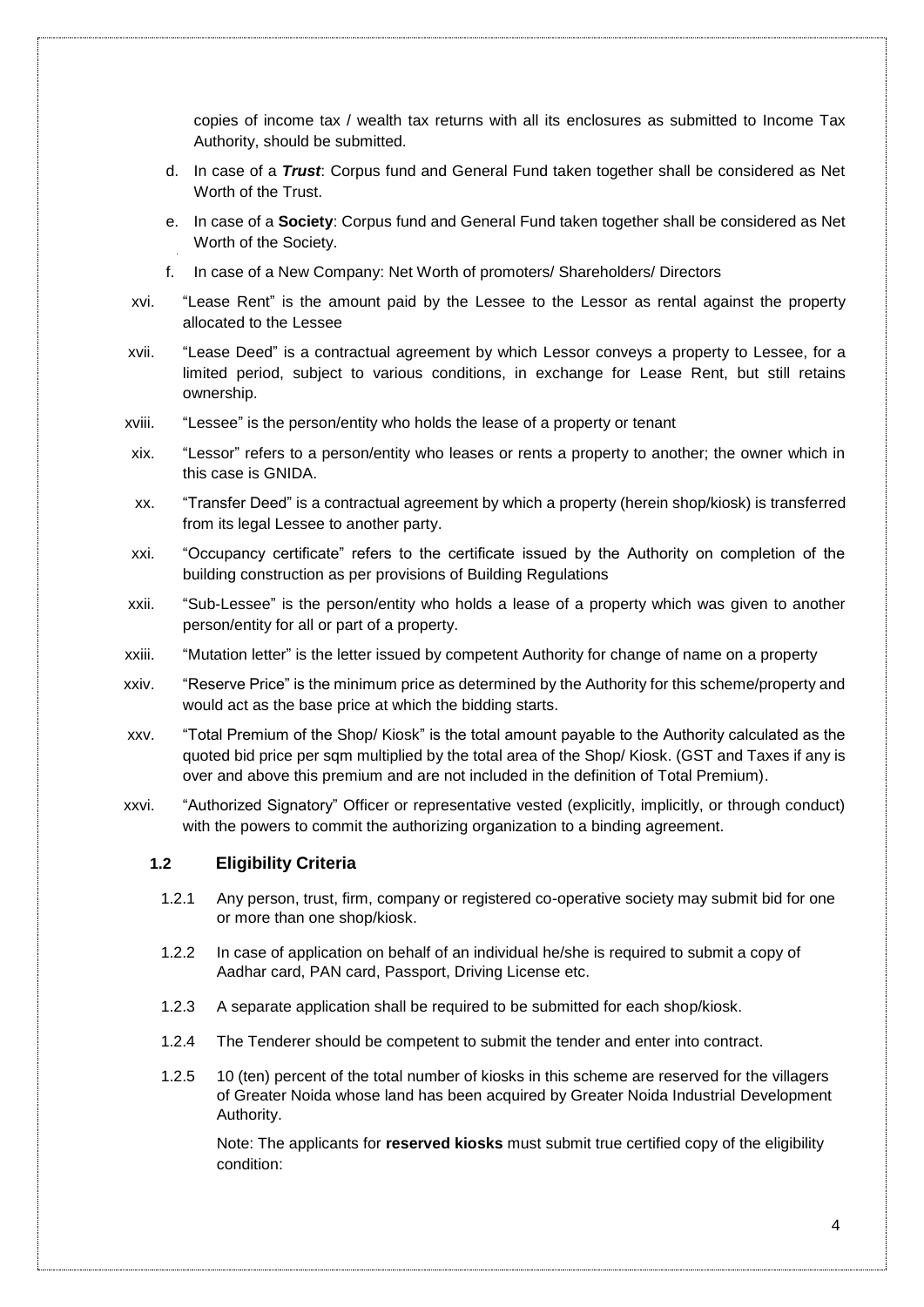1.2.6 In case of villager's category, proof of land acquired by GNIDA.

## <span id="page-7-0"></span>**1.3 How to apply & Acceptance of Bid**

- 1.3.1 Interested parties will need to register and obtain user ID and password on the portal and thereafter deposit non-refundable and nonadjustable Processing Fees of INR 17,100/- (Including GST) separately against each property for participation in the e-auction through online payment on or before date as mentioned on the portal. GNIDA will not be responsible for any payment after that and bid will not be considered.
- 1.3.2 It will be the sole responsibility of the bidder/participant to obtain a compatible computer terminal with internet connection to enable him/her to participate in e-bidding process any reasons thereof. Ensuring internet connectivity at the bidder's end shall be the sole responsibility of the bidder. Any request/complaint regarding the connectivity of internet at the bidder's end will not be entertained in any form and shall not be basis of cancellation of the bidding process.
- 1.3.3 Group of shops/kiosks having the same size and same earnest money, are likely to be put up for e-auction on a day. Bidder is required to deposit a separate EMD for each advertised property.
- 1.3.4 The Authority may without assigning any reason withdraw any or all the sites from the eauction at any stage and is not bound to accept the highest bid or all bids even if they are above the reserve price.
- 1.3.5 Authority reserves the right to accept or reject any or all the bids or cancel/postpone the eauction without assigning any reason.
- 1.3.6 Bidding will not be permissible below the reserve price/allotment rate of the shop/kiosk.
- 1.3.7 If the bidding continues till the last 5 minutes of the scheduled/extended closing time of auction, in such case, the bidding time shall be automatically extended for further 15 minutes from the last Bid.
- 1.3.8 Post registration, e-bidder shall proceed for login by using his ID and password. Bidder shall proceed to select the event he is interested in. the e-bidder would have following options to make payment towards e-brochure fees, processing fees and EMD through valid:
- A. Credit Card : For document download fee and processing fee B. Net Banking **in Equation 1. For document download fee**, processing fee and EMD C. NEFT : For document download fee, processing fee and EMD D. RTGS : For EMD E. Branch Option (SBI Cheque) at SBI branch : For document download fee, processing fee and EMD
- 1.3.9 Incomplete bid documents will not be considered.
- 1.3.10 The Bidder/Applicant cannot withdraw the offer/ bid once made.
- 1.3.11 The qualification Bids shall be opened by the Committee constituted for this Purpose by GNIDA.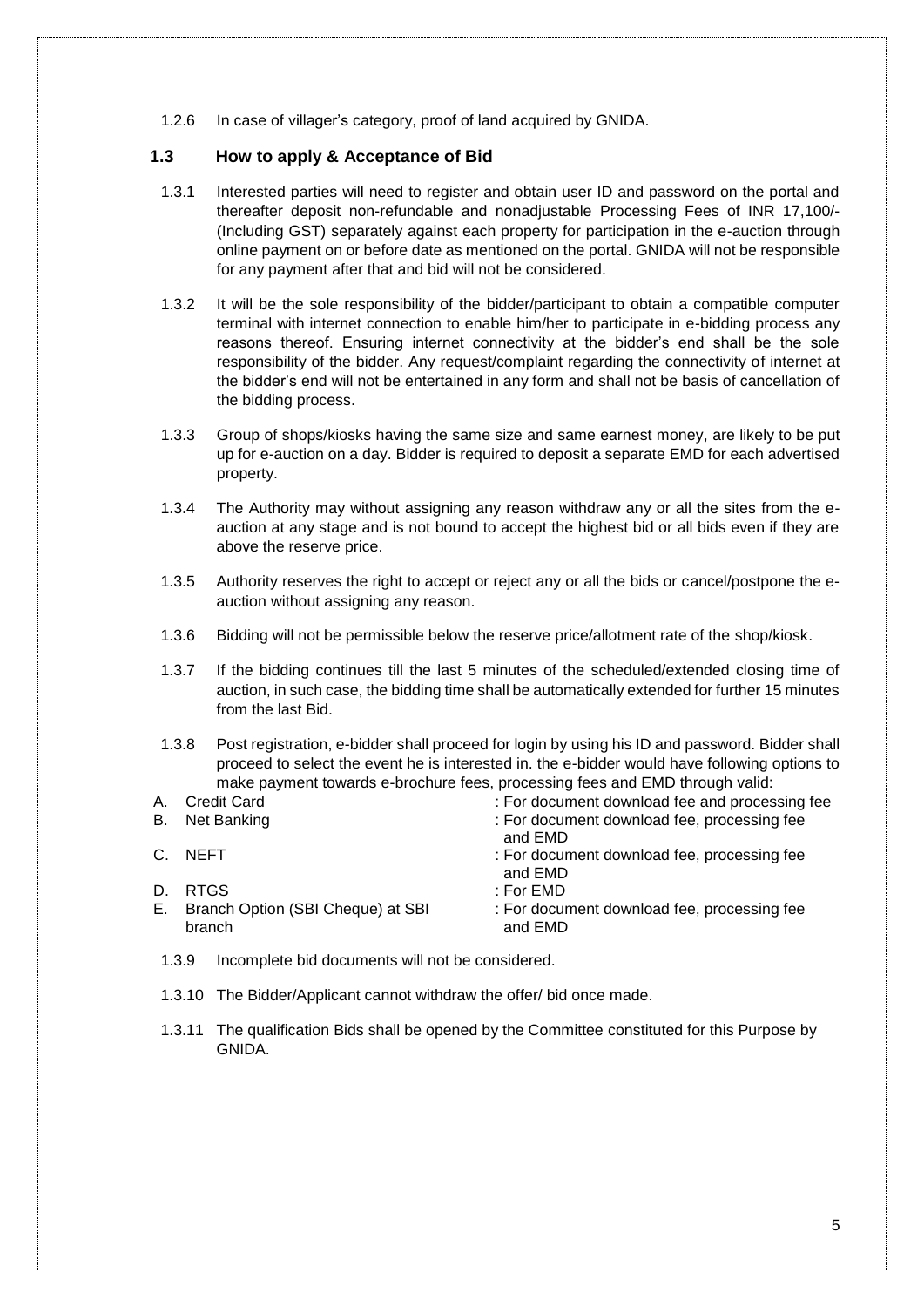- 1.3.12 After verification of related documents upload by the highest Bidder/Applicant, allotment letter to the successful highest Bidder/Applicant will be issued by GNIDA within 30 days of the closure of auction.
- 1.3.13 Portal for e-auction [https://etender.sbi](https://etender.sbi/) can also be accessed through a link at GNIDA website [www.greaternoidaauthority.in](http://www.greaternoidaauthority.in/)
- 1.3.14 Customer Care for technical support on registration, deposit of fees, e-auction etc. Phone: 022-22811110 email: [etender.support@sbi.co.in](mailto:etender.support@sbi.co.in)
- 1.3.15 For further inquiries contact: Office of the Desk Officer Commercial Department, Plot No. 1, KP IV, Greater Noida, Uttar Pradesh 201301 between 10.00 AM to 02.00 PM.
- 1.3.16 The GNIDA may, without assigning any reason, add one or more Shop/ Kiosks in the scheme and/or withdraw any one or all of the Shop/ Kiosk s from the scheme at any stage. The size of the Shop/ Kiosk may be increased or decreased.
- 1.3.17 The GNIDA may accept or reject any offer, including the highest bid or cancel the scheme, and its decision in this behalf shall be final and binding on the Bidders/Applicants.
- 1.3.18 There will be no correspondence on issues/grounds raised in Disqualified Bids.

#### <span id="page-8-0"></span>**1.4 Language and currency**

1.4.1 The document and all related correspondence for this scheme shall be in English language. The currency for the purpose of this scheme shall be Indian National Rupee (INR).

## <span id="page-8-1"></span>**1.5 Applicant's responsibility**

- 1.5.1 It is deemed that before submitting the application, the Applicant has made complete and careful examination of the following:
	- The eligibility criteria and other information/requirements, as set forth in the Brochure
	- All other matters that may affect the Applicant's performance under the terms of this scheme including all risks, costs, liabilities and contingencies.
- 1.5.2 GNIDA shall not be liable for any mistake or error or neglect by the Applicant.

#### <span id="page-8-2"></span>**1.6 Documents required with Application Form**

1.6.1 Documents as per section 1.2, duly signed by the applicant and certified by Chartered Accountant on each page, should be enclosed with the application form for registration.

### <span id="page-8-3"></span>**1.7 Extension of time limit for deposit of Allotment money**

1.7.1 No extension regarding time period will be allowed for the deposit of allotment money. In case of default in payment, the allotment letter will be cancelled and the earnest money will be forfeited by the Authority.

## <span id="page-8-4"></span>**1.8 Payment options & schedule**

1.8.1 **Option 1:** Applicant has option to make full and final payment of the total premium of the shop/kiosk within 90 days from the issue of Allotment letter. In such case, 5% rebate will be given on the total premium of the Shop/ Kiosk. The 90 days will include the date of issue of Allotment letter.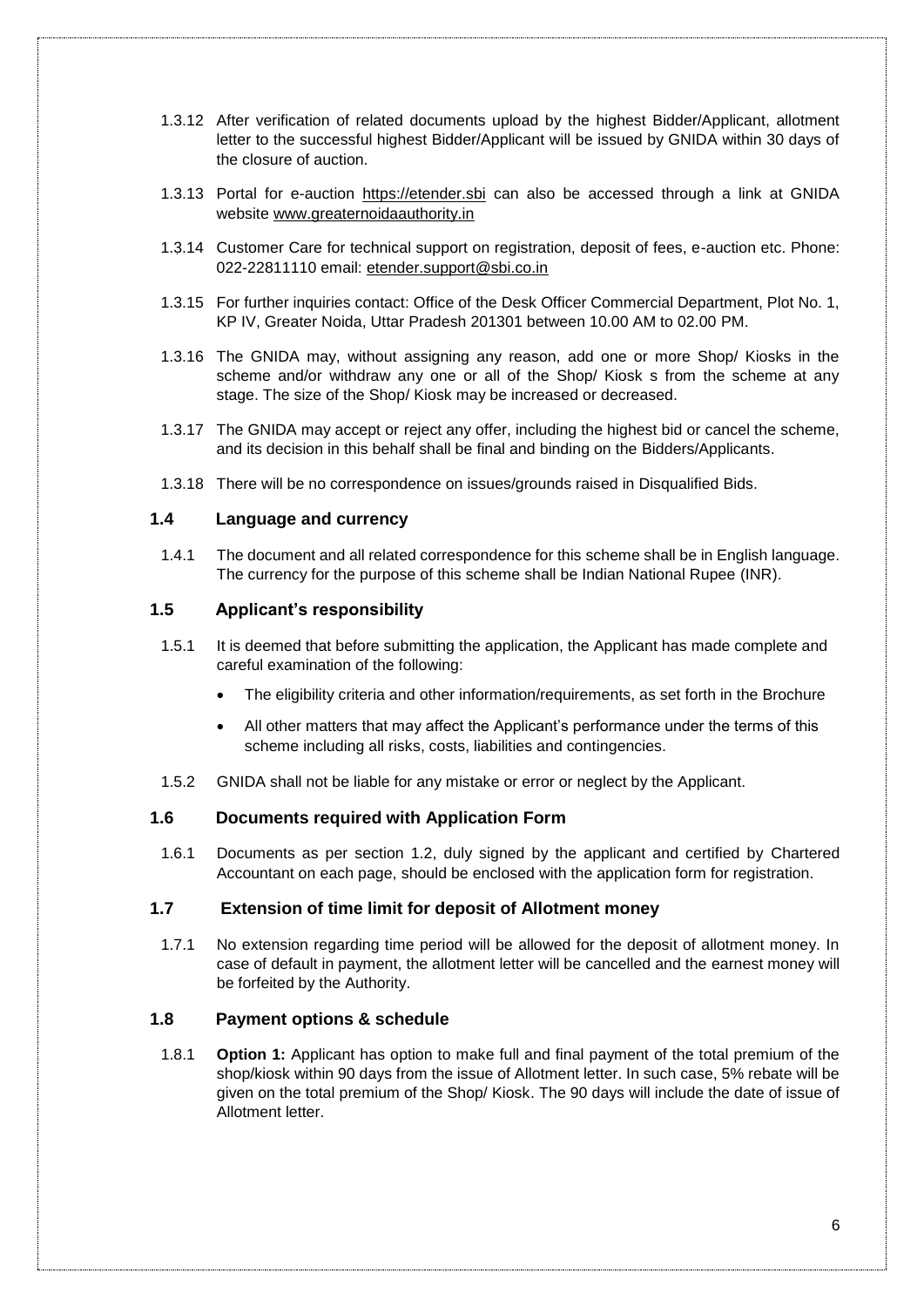- 1.8.2 **Option 2:** Applicant/Allottee has option to pay 50% of the total premium of the plot (including 10% earnest money) within 60 days from the issue of Allotment letter and has to pay balance amount 50% of the total premium of the shop/ kiosk in 2 years in 4 half-yearly instalments. The rate of interest on instalments shall be as per the prevailing interest rates of GNIDA (8.5% p.a. as of 1st of January 2021). This rate will change as per interest rate revision by GNIDA. In such case a 2% rebate will be given on the total premium of the plot adjusted in the last payable instalment.
- 1.8.3 **Option 3:** Applicant/Allottee has option to pay 30% of the total premium of the plot (including 10% earnest money) within 60 days from the issue of Allotment letter and has to pay balance amount 70% of the total premium of the shop/ kiosk in 4 years in 8 half-yearly instalments. The rate of interest on instalments shall be as per the prevailing interest rates of GNIDA (8.5% p.a. as of 1st of January 2021). This rate will change as per interest rate revision by GNIDA

#### 1.8.4 Other conditions:

- i. The Bidder has to give his option for the payment plan along with the bid.
- ii. Payments can be made with any of the listed banks via DD or online through Authority's website GNIDA
- iii. The Allottee shall be liable to pay stamp duty (Stamp duty calculation should also be verified from the concerned sub registrar, Gautam Budh Nagar) for execution of the Lease Deed in treasury of district Gautam Budh Nagar and should produce a certificate to the affect in relevant department at GNIDA within 180 days from the issue of allotment letter.
- iv. After depositing the installment with the designated scheduled bank, the Allottee shall intimate the same to GNIDA through a written intimation along with the copy of challan of amount deposited or through an email.
- v. In case of default in payment, a penal interest of 3% p.a. in addition to the prevailing interest rate of GNIDA (3% + 8.5% p.a. as of 1<sup>st</sup> of January 2021 = 11.5% p.a.) compounded every half yearly for the entire default period. This rate will change as per interest rate revision by GNIDA.
- vi. In case of default in three consecutive installments, allotment/lease shall be cancelled by the Authority. However, in exceptional circumstances an extension of time for payment of installment may be granted by the CEO for which Allottee/Lessee shall have to pay the penal interest as mentioned in Clause 1.8.4(v).
- vii. The payment made by the Allotte/Lessee will first be adjusted towards the penal interest & interest due, if any, and there after the balance will be adjusted towards the Lease rent payable and then towards premium due.
- viii. The Allotte/Lessee shall not claim/entitled for any benefit/ relaxation on the ground that the contiguous land has not been made available/handed over. In such an event, the due date of payment of installment shall not be changed in any case and Allotte/Lessee shall have to pay due installment along with interest on due date.
- ix. In case of any increase in the rate of land acquisition/land purchase cost/ex-gratia/Nolitigation incentive to the farmers by order of the Court, by the Authority or by the State Government or by way of any settlement, the Allotte/Lessee shall be bound to pay the additional amount proportionately as the cost of the land and all the terms and conditions prevalent at the time of allotment shall be applicable.

#### <span id="page-9-0"></span>**1.9 Change in the name of applicant**

7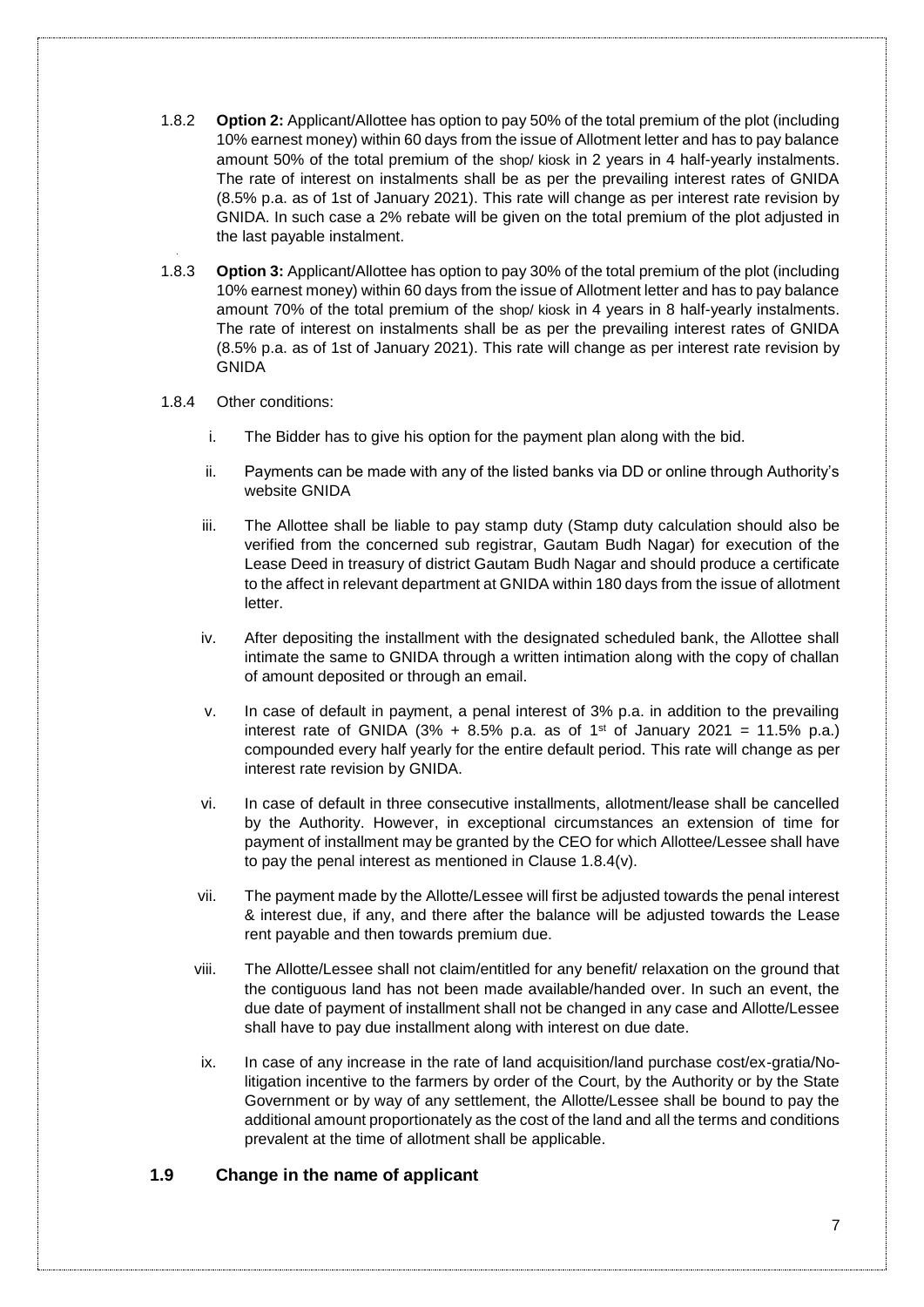1.9.1 Change in name of applicant shall not be allowed for individual applicants. In case of a Company/Firm applicants may change their name as per the provisions of the Companies Act and Partnership Act respectively. This change would be subject to policy of GNIDA and payment of charges.

## <span id="page-10-0"></span>**1.10 Unsuccessful applicants**

1.10.1 The earnest money of unsuccessful applicants shall be returned to them without interest. However, if the period of deposit is more than one-year, simple interest @ 4%p.a. shall be paid for the period of deposit exceeding 1(one) year.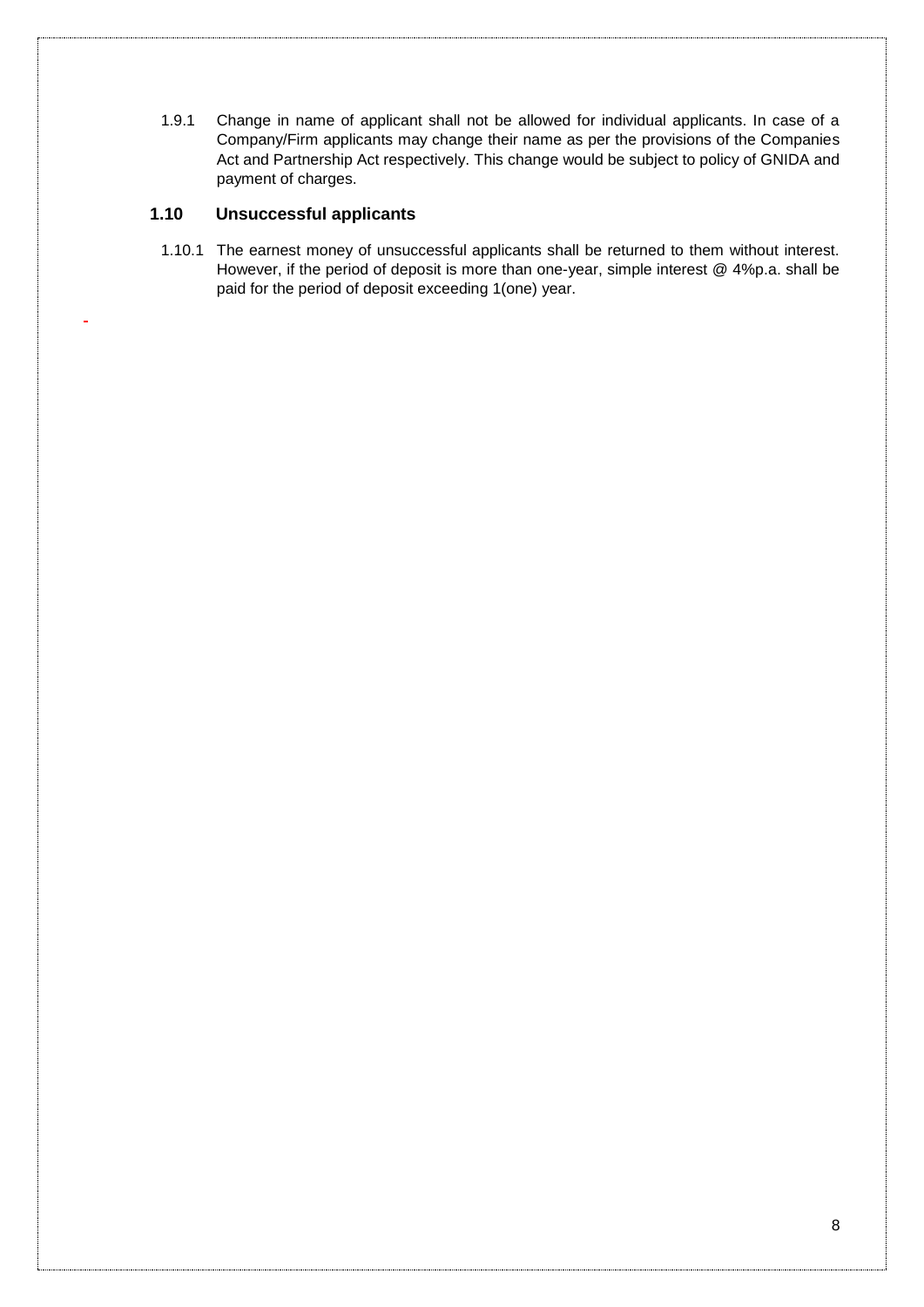## <span id="page-11-1"></span><span id="page-11-0"></span>2 Section II: General terms and conditions

## **2.1 Execution of Lease Deed**

- 2.1.1 Execution of Lease Deed/Sub Lease Deed(s) can be done only after a minimum payment of 30% of premium and one-year Lease Rent, in advance.
- 2.1.2 The Allottee will be required to execute the Lease Deed of the shop/ kiosk within 30 days from the date of issue of check list which shall be issued soon after the acknowledgement of receipt of allotment letter and payment of the dues in accordance with the payment plan opted by the Allottee. In case of failure to do so, the allotment of shop/ kiosk may be cancelled and 30% of the premium (tendered amount) of the Shop/ Kiosk & any charges, interest and any other penalties may be forfeited.
- 2.1.3 However, in exceptional circumstances, the extension of time for the execution of the Lease Deed and taking over possession may be permitted as per the prevailing policy of the Authority at the time of submission of extension request letter by the Allottee and after payment of prescribed fees/charges. The current extension charges of the Authority for reference of the Applicant are as follows:

|   | First 6 Months  | 1% of the total premium of the shop/kiosk                                                                                                                                                                                |
|---|-----------------|--------------------------------------------------------------------------------------------------------------------------------------------------------------------------------------------------------------------------|
| 2 | Second 6 Months | Additional 2% of the total premium of the shop/kiosk                                                                                                                                                                     |
| 3 | Third 6 Months  | Additional 4% of the total premium of the shop/kiosk                                                                                                                                                                     |
| 4 | Fourth 6 Months | Additional 8% of the total premium of the shop/kiosk                                                                                                                                                                     |
|   | After that      | Additional 2% of total premium of the shop/kiosk per month<br>for a maximum of one (1) year. Therefore, the maximum<br>extension given will be three (3) year. After this period the<br>allotment would stand cancelled. |

- 2.1.4 **Documentation charges:** All cost and expenses of preparation, stamping and registering the legal documents and its copies and all other incidental expenses will be borne by the Allottee, who will also pay the stamp duty levied on transfer of Immovable property, or any other duty or charge that may be levied by any Authority empowered in this behalf.
- 2.1.5 **Period of lease:** 90 years from the date of execution of Lease Deed.

## <span id="page-11-2"></span>**2.2 Lease Rent**

- 2.2.1 In addition to the premium of Shop/ Kiosk, the lessee shall have to pay yearly Lease Rent in the manner given below.
	- i. The Lease Rent will be 2.5% of the premium of the Shop/ Kiosk per year for the first 10 year from the date of execution of the Lease Deed.
	- ii. After ten years from the date of execution of the Lease Deed, the Lease Rent shall be automatically increased @50% and the rate will be applicable for the next ten years and this process of enhancement will continue for future.
	- iii. The Lease Rent shall be payable in advance every year. First such payment shall fall due on the date of execution of Lease Deed and thereafter, every year, on or before the last date of previous financial year.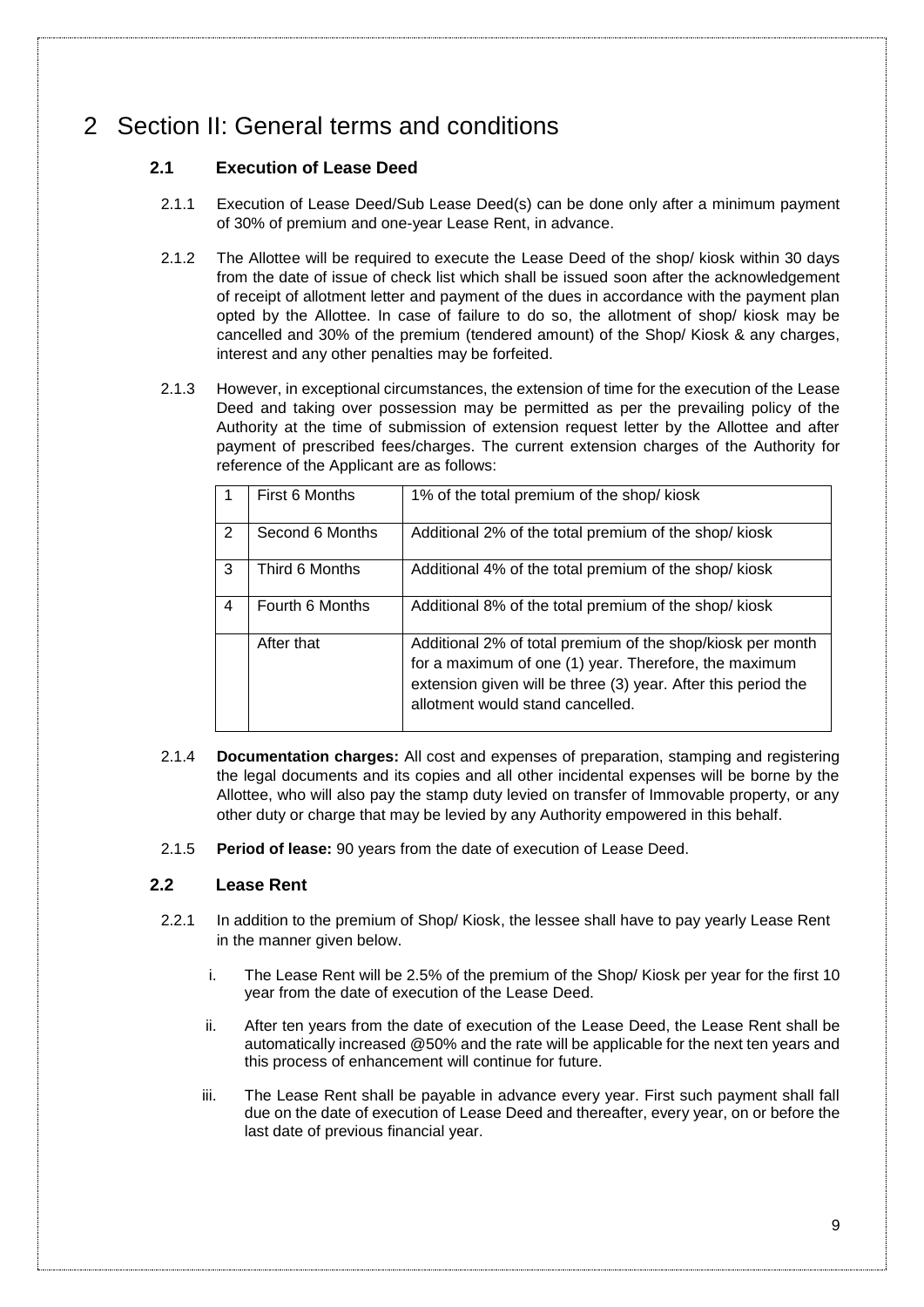- iv. In case of failure to deposit the due Lease Rent by the due date, interest of 3% p.a. in addition to the prevailing interest rate of GNIDA ( $3\%$  +  $8.5\%$  p.a. as of 1<sup>st</sup> of January 2021 = 11.5% p.a.) compounded every half yearly for the entire default period, on the defaulted amount. This rate will change as per interest rate revision by GNIDA.
- v. The Allottee/ Lessee has the option to pay lease rent equivalent to 11 years lease rent (i.e. 11 years  $@2.5\% = 27.5\%$  of the total premium of the Shop/Kiosk) as One Time Lease Rent unless the Authority decided to withdraw this facility. On payment of One-Time Lease Rent, no further annual lease rent would be required to be paid for the balance lease period, this option may be exercised at any time during the lease period, provided has no outstanding lease rent arrears. It is made clear that lease rent already paid will not be considered for adjustment in the amount payable towards One Time Lease Rent.

### <span id="page-12-0"></span>**2.3 Location charges**

2.3.1 If the shop/kiosk situated within 1 km of Metro Corridor, then 10% extra premium shall be paid by the Applicant.

### <span id="page-12-1"></span>**2.4 Possession of the Shop/Kiosk**

- 2.4.1 Possession of allotted shop/kiosk will be handed over to the Lessee/Sub-Lessee(s) upon execution of Lease Deed(s).
- 2.4.2 Execution of Lease Deed(s) can be done only after a minimum payment of 30% of premium and one-year Lease Rent, in advance. On the date of execution of the Lease Deed there remains no outstanding amount payable to the GNIDA whether on account of installment towards the premium or any account head whatsoever.
- 2.4.3 For the purpose of payment of Lease Rent and other statutory or scheme compliance, possession shall be deemed from the due date of execution of Lease Deed and not more than 60 days from the issuance of checklist. In case possession is not taken by Allottee within 30 days of execution of lease deed than a charge of INR 10 per Sqm per day shall be payable by the Allottee.

#### <span id="page-12-2"></span>**2.5 Variation in actual area of allotted Shop/Kiosk**

2.5.1 The Area of the commercial Shop/ Kiosks stated in the brochure is approximate, the tenderer whose tender is accepted, shall have to accept any variation, up to 10% either way in the area of the commercial shop/ kiosk, for which the tender has been offered. The premium of the commercial Shop/ Kiosk will accordingly be calculated due to such variation in the area.

#### <span id="page-12-3"></span>**2.6 As is where basis/ Lease period**

2.6.1 The Shop/ Kiosks are offered for allotment on a "as is where is basis" on a lease for a period of 90 years starting from the due date of execution of the Lease Deed. The Allottee shall be responsible for appropriate due diligence by visiting the shop/ kiosk before Bid submission. No claim whatsoever is admissible on account of physical status of the land of the shop/kiosk offered for allotments.

## <span id="page-12-4"></span>**2.7 Surrender**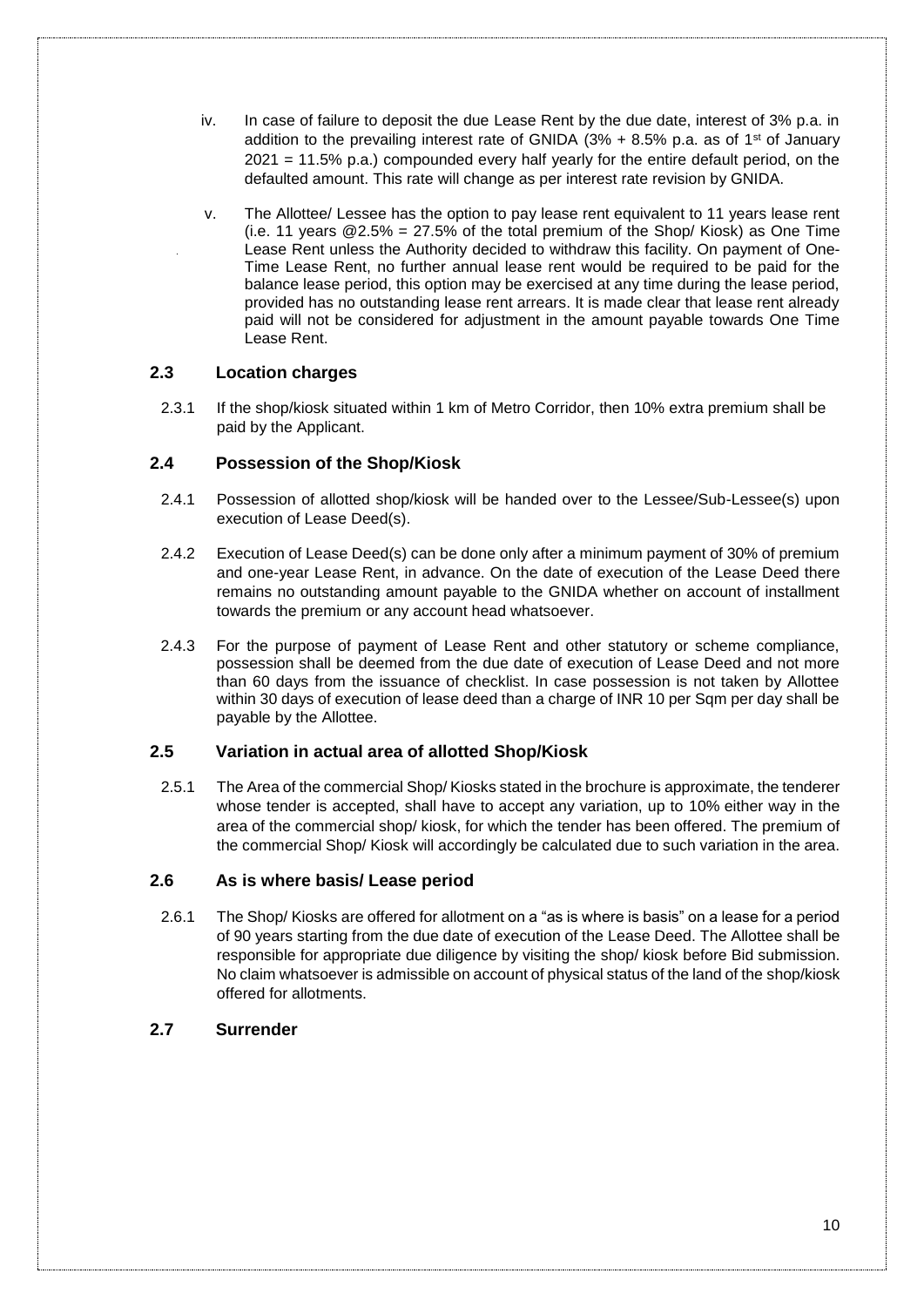- 2.7.1 The Allottee can surrender the allotment with an online application within 30 days from the date of allotment. In such case, earnest money deposited will be forfeited in total and the balance, if any, deposited against the premium of plot, will be refunded without interest.
- 2.7.2 In case the allotment is surrendered after 30 days from the date of allotment, the total deposited amount or 30% of total premium, whichever is less, along with deposited lease rent, extension & other charges etc. will be forfeited in favour of GNIDA. Balance amount, if any, after forfeiting the amount as indicated above, will be refunded without interest and no separate notice shall be given in this regard.
- 2.7.3 The date of surrender in the above case shall be the date on which the application for surrender is received online via email "authority@gnida.in". No subsequent claim on the basis of any postal certificate etc. will be entertained. The Allottee has to execute surrender deed, if Lease Deed/Transfer Deed has been executed then all the original legal documents are to be surrendered unconditionally to GNIDA.
- 2.7.4 After forfeiture of the amount as stated above, possession of the plot will be resumed by GNIDA, along with the structure thereupon, if any, and the Bidder/ Applicant/ Allottee/ Lessee/ Sub-Lessees will have no right to claim any compensation thereon.
- 2.7.5 The Allottee will have to execute a Surrender Deed, on his own expense, before any refund from the Authority.

### <span id="page-13-0"></span>**2.8 Change in Constitution (CIC)**

- 2.8.1 Change in Constitution may be allowed by the GNIDA as per the prevailing policy of the Authority at the time of submission of CIC request letter by the Allottee and after payment of prescribed fees/charges.
- 2.8.2 In case of change in constitution of the Allottee or the consortium or any of the consortium member, the Allottee must submit the application to the Authority within 30 days of implementation of the change. In case the Allottee fails to submit the application within 30 days, penalties may be imposed as per the prevailing policy.

## <span id="page-13-1"></span>**2.9 Change in Shareholding (CIS)**

- 2.9.1 Change in Shareholding may be allowed by the GNIDA as per the prevailing policy of the Authority at the time of submission of CIS request letter by the Allottee and after payment of the prescribed fees/charges.
- 2.9.2 In case of change in shareholding of the Allottee or the consortium or any of the consortium member, the Allottee must submit the application to the Authority within 30 days of implementation of the change. In case the Allottee fails to submit the application within 30 days, penalties may be imposed as per the prevailing policy.

#### <span id="page-13-2"></span>**2.10 Transfer of Shop/ Kiosk**

2.10.1 Transfer of shop/ kiosk may be allowed by the GNIDA as per the prevailing policy of the Authority at the time of submission of transfer request letter by the Allottee and after payment of prescribed fees/charges.

## <span id="page-13-3"></span>**2.11 Role of GNIDA as per IBC 2016**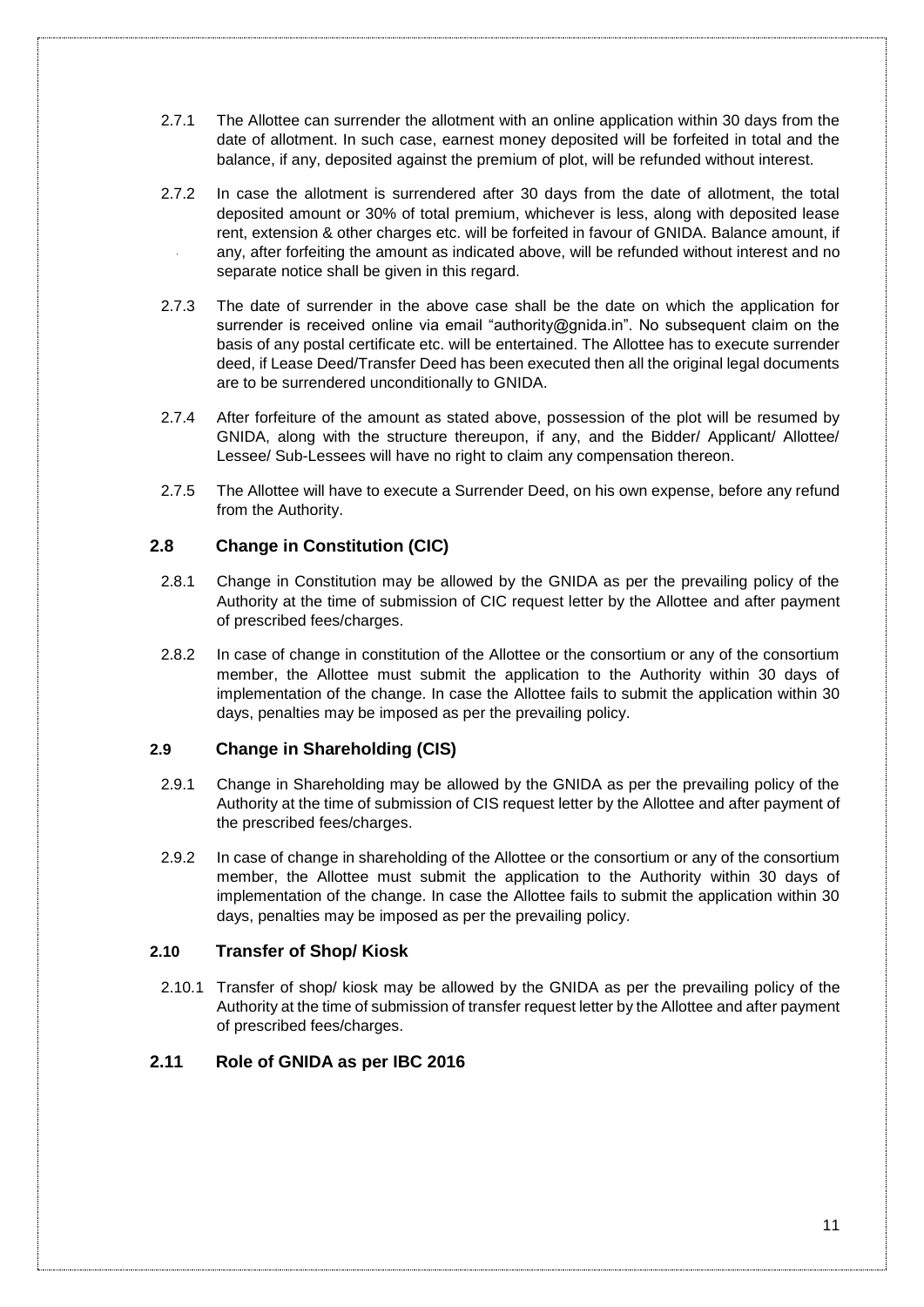- 2.11.1 As per the definition of IBC (Indian Bankruptcy Code) 2016, GNIDA will be a Secure Financial Creditor and the lease deed executed shall be a Capital Lease Deed.
- 2.11.2 Under the circumstances, where the Allottee is declared Bankrupt and the liquidation process through CIRP (Corporate Insolvency Resolution Process) begins, GNIDA will be treated as Secure Financial Creditor and the dues (including penalties) of the Allottee shall be recovered through this procedure.

## **2.12 Maintenance**

- 2.12.1 The Allottee/Lessee at his own expense will take permission for sewerage, electricity and water connections from the concerned departments of GNIDA or from the competent authority in this regard.
	- i. The lessee shall make such arrangements as are necessary for maintenance of the buildings and common services developed on the allotted shop/ kiosk. If the buildings and the common services are not maintained properly, the GNIDA shall have the right to get the maintenance done and recover the amount so spent from the Lessee and/or Sub-Lessee. The Lessee and Sub-Lessee(s) will be personally and severely liable for payment of the maintenance amount. In case of default of the amount, the dues shall be recovered as arrears of land revenue.
	- ii. No objection will be entertained on the subject of amount spent on maintenance of the buildings and the common services, and the decision of GNIDA in this regard shall be final and binding.
	- iii. The Allottee/Lessee/Sub-Lessee(s) shall take all necessary permissions for sewerage, electricity, water connections etc. from the respective competent authorities at his own expenses.
	- iv. The Allottee/Lessee/Sub-Lessee(s) shall keep the demised premises and buildings; the available facilities and surroundings etc.in a state of good and substantial repairs, safe neat & clean and in good and healthy sanitary conditions to the satisfaction of the Lessor and to the convenience of the inhabitants/occupants of the place.
	- v. The Allottee/Lessee/Sub-Lessee(s) shall abide by all the regulations, bye-laws, directions and guidelines of Greater Noida industrial Development Authority framed/issued under the U.P. Industrial Area Development Act 1976 and Rules made therein, and any other Act and Rules, from time to time
	- vi. In case of non-compliance of these terms of conditions and any other directions of GNIDA, GNIDA shall have the right to impose such penalty as it may consider just and/or expedient.

#### <span id="page-14-0"></span>**2.13 Mortgage**

- 2.13.1 Mortgage permission may be allowed by the GNIDA as per the prevailing policy of the Authority at the time of submission of Mortgage permission request letter by the Allottee and after payment of prescribed fees/charges.
- 2.13.2 As per the mortgage permission issued by GNIDA, GNIDA will always hold the first charge and will remain Secure Financial Creditor as per definitions of IBC (Indian Bankruptcy Code) 2016.

#### <span id="page-14-1"></span>**2.14 Issue of Mutation Letter**

2.14.1 Application can be submitted by the Transferee at the concerned department along with the following documents: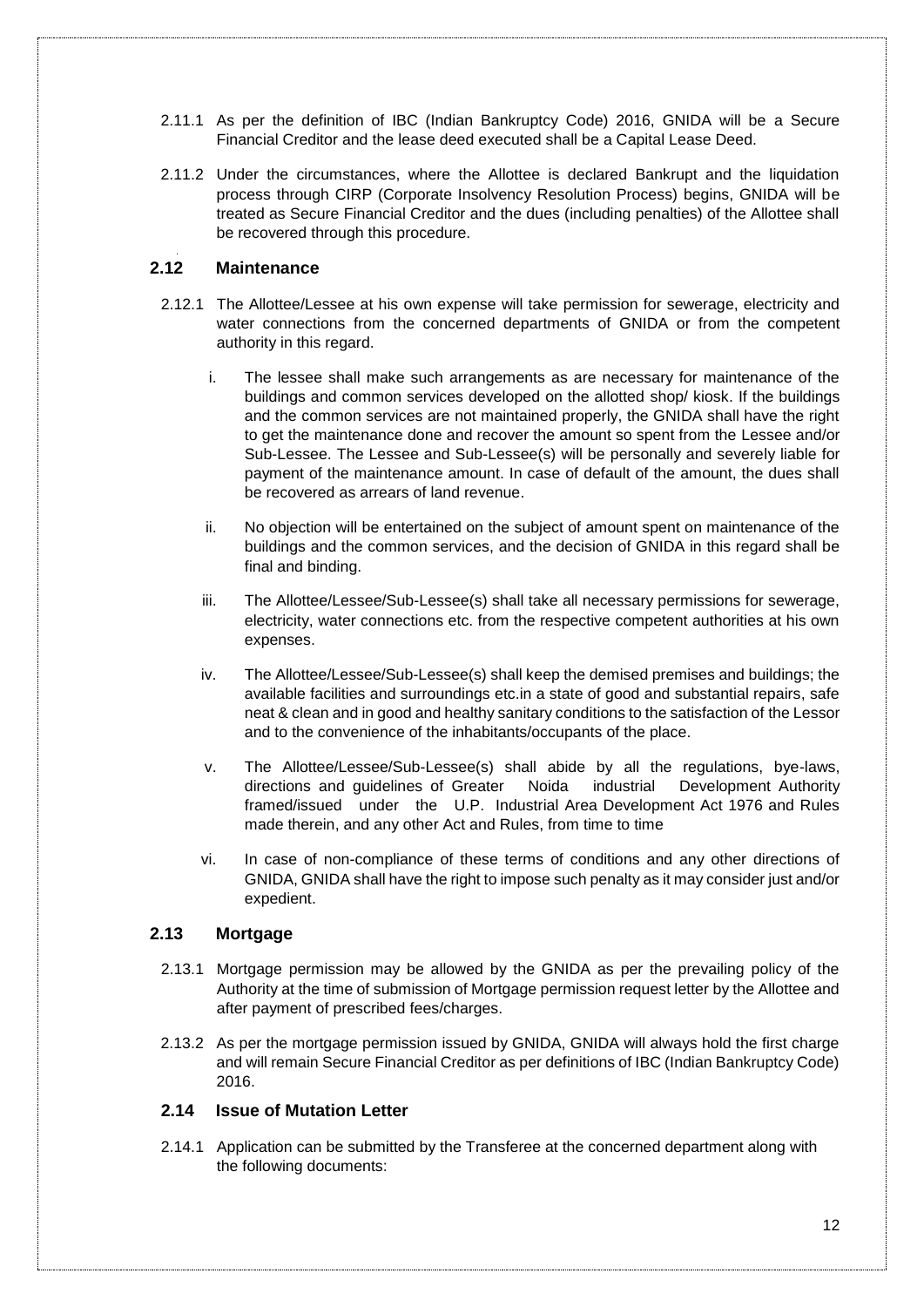- i. A certified copy of the Transfer Deed duly executed by the Transferor.
- ii. Copy of challan against payment of transfer charges in one of the Authorized bank shall be required.

### <span id="page-15-0"></span>**2.15 Misuse, Additions, Alterations, etc.**

- 2.15.1 The Allottee shall not use the shop/ kiosk for any purpose other than that for which it has been allotted / leased. The Lessee / Allottee shall not be entitled to divide the Shop/ Kiosk or amalgamate it with any other Shop/ Kiosk. In case of violation of the above conditions, allotment shall be liable to be cancelled and possession of the premises along with structure thereon, if any shall be resumed by the Authority without any payment.
- 2.15.2 The Lessee/Sub-Lessee will not make any alteration or additions to the said building on the demised premises, erect or permit to erect any new building on the demised premises without the prior written permission of the Lessor and in case of any deviation from such terms of plan he/she shall immediately upon receipt of notice from the Lessor requiring him to do so, correct such deviations as aforesaid.
- 2.15.3 If the Lessee/Sub-Lessee fails to correct such deviations within a specified period of time after the receipt of such notice, then it will be lawful for the Lessor to cause such deviation to be corrected at the expense of the Lessee/Sub-Lessee who shall bound agrees to reimburse by paying to the Lessor such amounts as may be determined and demanded by GNIDA in this regard.

## <span id="page-15-1"></span>**2.16 Indemnity**

- 2.16.1 The Lessee shall be wholly and solely responsible for the implementation of the Project and also for ensuring the quality of development/construction, subsequent Operations and maintenance of facilities and services, till such time that an alternate agency for such work is identified and legally appointed by the Lessee. The Lessee shall execute an indemnity bond, indemnifying GNIDA and its officers and employees against all disputes arising out of
	- i. The non-completion of work
	- ii. The quality and validity of development, construction, operations and maintenance
	- iii. Any legal dispute arising out of allotment, lease and/or sub-lease to the final purchaser

#### <span id="page-15-2"></span>**2.17 Liability to Pay Taxes**

2.17.1 The Allottee will be liable to pay all rates, taxes, charges, user fee and assessment of every description imposed by the lessor or any other authority empowered in this behalf, in respect of the shop/ kiosk, whether such charges are imposed on the shop/ kiosk or on the building constructed thereon, from time to time.

#### <span id="page-15-3"></span>**2.18 Overriding Power over Dormant Properties**

2.18.1 GNIDA reserves the right to all mines, minerals, coals, washing gold, earth oils, quarries in or under the shop/ kiosk and full right and power at any time to do all acts and things which may be necessary or expedient for the purpose of searching for, working and obtaining, removing and enjoying the same without providing or leaving any vertical support for the surface of the Shop/ Kiosk (s) or for the structure time being standing thereon, provided that, the Lessor shall make reasonable compensation to the Allottee /Lessee for all damages directly occasioned by exercise of the rights hereby reserved. The decision of the CEO of GNIDA on the amount of such compensation will be final and binding on the Applicant.

## <span id="page-15-4"></span>**2.19 Consequences of mis-representation**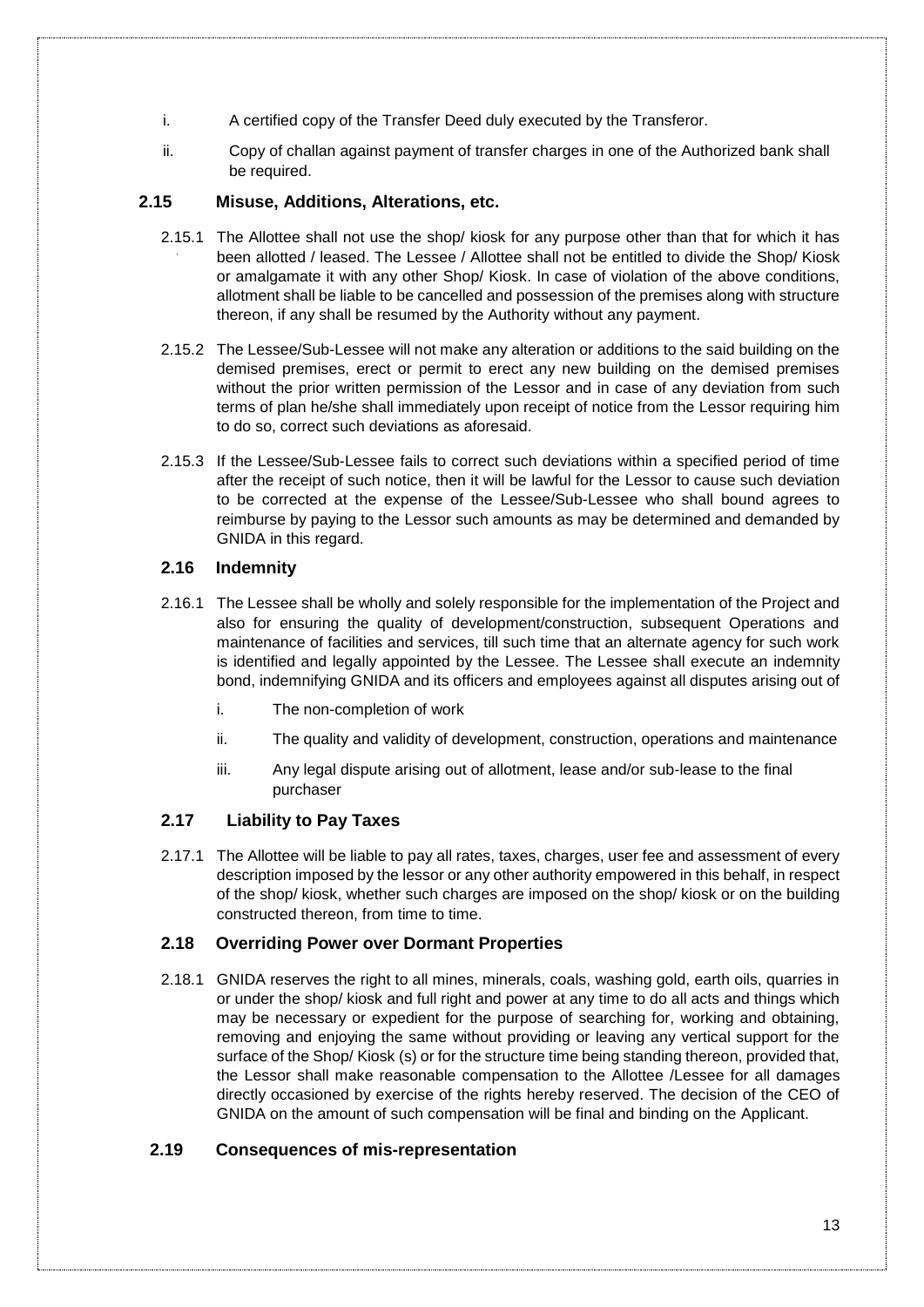2.19.1 If the allotment is found to be obtained by any misrepresentation, concealment, suppression of any material facts by the Tenderer/ Applicant/ Allottee/ Lessee and/or Sub-Lessees, the allotment of Shop/ Kiosk shall be cancelled and/ or lease shall be determined, as the case may be. In addition, the entire money deposited by the Tender/ Applicant/ Allottee/ Lessee and Sub-Lessees shall be forfeited and legal action for such misrepresentation, concealment, suppression of material facts shall also be taken.

## <span id="page-16-0"></span>**2.20 Cancellation of Lease Deed**

- 2.20.1 In addition to the other specific clauses relating to cancellation/determination, GNIDA, will be free to exercise its right of cancellation/ determination of the allotment/ the lease of commercial Shop/ Kiosk in case of the following
	- i. Allotment having been obtained through misrepresentation, by suppression of material facts, false statement and/or fraud
	- ii. Any violation of the directions issued or of the rules and regulations framed by GNIDA or by any other statutory body.
	- iii. In case of default on the part of the Tenderer/ Applicant/ Allottee/ Lessee and/or Sub-Lessees or any breach/violation of the terms and conditions of the tender, allotment, lease and/or non-deposit of the allotment amount, instalments or any other dues.
- 2.20.2 If the allotment is cancelled on the grounds mentioned in Clause 2.20.1 (i) above, the entire amount deposited by the Tenderer/ Applicant/ Allottee,/ Lessee and/or Sub-Lessee till the date of cancellation/determination, shall be forfeited by GNIDA and no claim, whatsoever, shall be entertained in this regard.
- 2.20.3 If the allotment is cancelled on the grounds mentioned in Clause 2.20.1(ii) or Clause (iii) above, 30% of total premium of shop/ kiosk or total premium deposited, whichever is less, along with deposited lease rent, extension & other charges etc. will be forfeited in favour of GNIDA. Balance amount, if any, after forfeiting the amount as indicated above, will be refunded without interest and no separate notice shall be given in this regard.
- 2.20.4 After forfeiture of the amount as stated above, possession of the Shop/ Kiosk will be resumed by GNIDA, along with the structure thereupon, if any, and the Tenderer/ Applicant/ Allottee/ Lessee and/or Sub-Lessees will have no right to claim any compensation thereon.

#### <span id="page-16-1"></span>**2.21 Restoration**

- 2.21.1 GNIDA can exercise cancellation of shop/ kiosk for breach of Terms and Conditions of Allotment letter /Lease Deed/Transfer Deed. However, CEO or Authorised Officer of GNIDA can restore the shop/ kiosk. The restoration will be subject to the following conditions:
	- i. The application of restoration of shop/ kiosk shall be made within 60 days from the date of cancellation.
	- ii. The decision about the restoration of the shop/ kiosk will be taken by the CEO or Authorised Officer of GNIDA within a period of 6 months after the date of cancellation.
	- iii. The Allottee shall have to pay restoration charges @10% of the total premium of the shop/ kiosk at prevailing rate calculated on the date of restoration.
	- iv. If restoration is due to court order, the Allottee has to close the case first.
	- v. The Allottee will have to make up to date payment of all dues, penalties & interest etc. as applicable.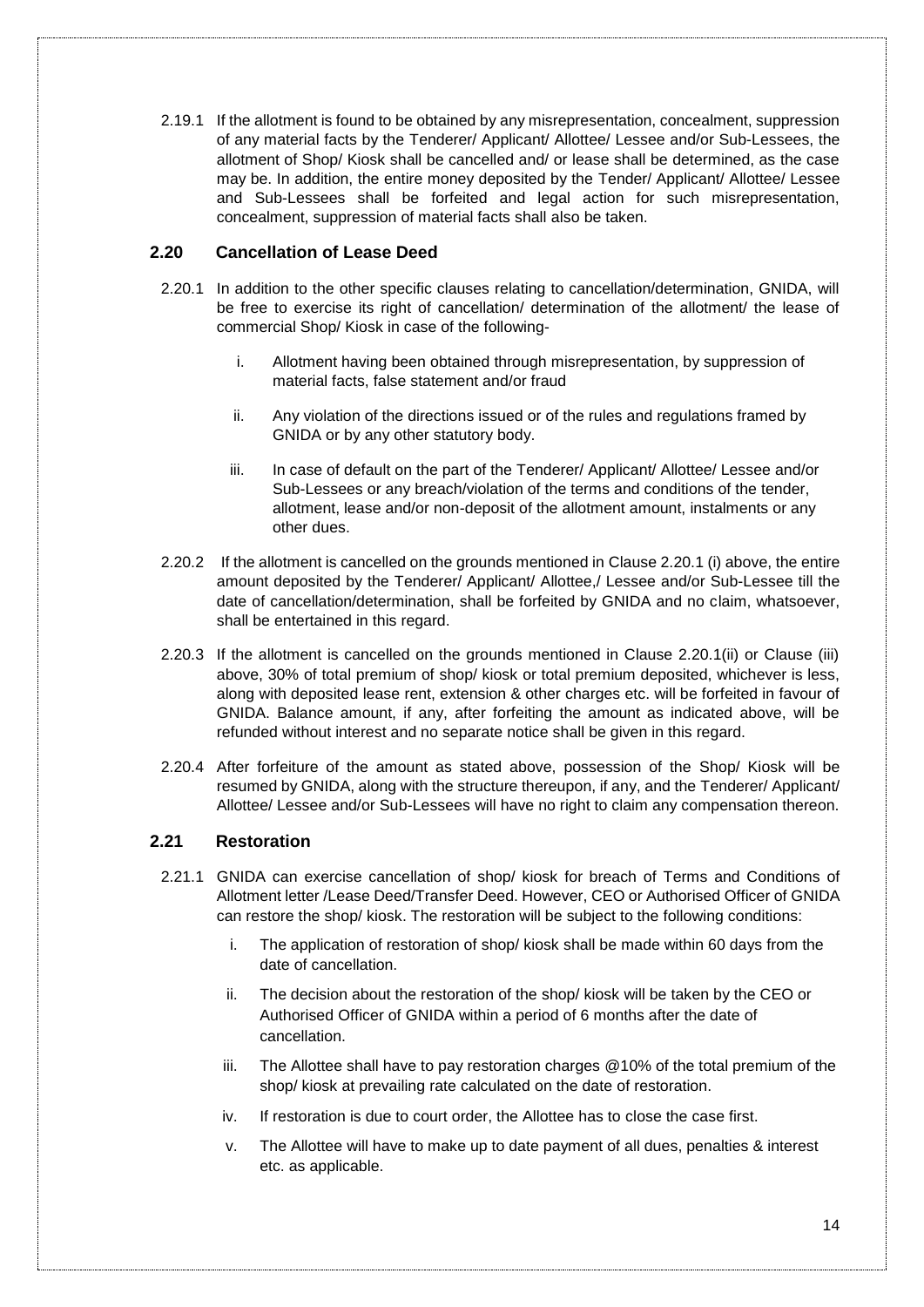- vi. The Allottee has to pay time extension charges as per terms of allotment / lease.
- vii. The Allottee has to submit Performance Bank Guarantee (PBG) of timeline given in Schedule, which shall be valid for a duration of 3 months more than the Project Implementation Schedule and the value of PBG will be 10% of the prevailing price of the shop/ kiosk.
- viii. No Court case is pending on Allottee.
- ix. All legal expenses would be borne by the Allottee.
- x. In case allotment had been cancelled due to illegal/unauthorized/ non-permissible activities the restoration of the Shop/ Kiosks shall only be considered on submission of affidavit undertaking for non-carrying out the illegal/unauthorized/ non-permissible activities in future and closure/removal of illegal/unauthorized/ non-permissible activities.
- <span id="page-17-1"></span>xi. In case of restoration in prepossession cases, the Allottee shall be required to get the occupancy/completion certificate as per terms of the Lease Deed. In such case, they will have to comply with the clause as stated above.

#### <span id="page-17-0"></span>**2.22 Functional**

- 2.22.1 The Allottee / Lessee shall have to obtain functional certificate from the Authority within six months from the due date of issue of checklist.
- 2.22.2 The Allottee/ Lessee shall have to make the Commercial shop/ kiosk functional certificate within the period as stipulated herein. Any two of the following documents would be required in proof of commercial shop/kiosk become functional:
	- 1. Electric Meter Sealing Certificate and Electricity Consumption Bill.
	- 2. Telephone Bill/Demand note payment certificate by Telephone agency.
	- 3. Trade Tax Registration Certificate.
	- 4. Shop and Establishment Registration Certificate.

Out of the above documents, certified copies of Electric Meter Sealing Certificate issued by concerned Electricity Department and electric consumption bills are compulsory for declaring a, commercial unit functional. Date of issue of Electric Meter Sealing Certificate/ Trade Tax Certificate/ Registration Certificate under shop Establishment Act, whichever is earlier, shall be considered the date of functional of a commercial establishment. An Affidavit duly notarized on a stamp paper of Rs. 10/- declaring the date of commercial establishment functional (in original) is also compulsory.

- 2.22.3 Without prejudice to the Authority's right of cancellation, the extension of time for the making shop/ kiosk functional, can be extended for a maximum period of another 1 and  $\frac{1}{2}$ years only with penalty as under:
	- i. For first six months the penalty shall be 4% of total premium.
	- ii. For second six months the penalty shall be 6% of total premium.
	- iii. For third six months the penalty shall be 8% of total premium.
	- iv. Extension for more than 1 and ½ years as stated above shall not be permitted under any circumstances.
- 2.22.4 In case of failure to comply with the above-mentioned condition, the allotment / lease shall be liable to be cancelled and the amount deposited till the date of cancellation shall be forfeited in favour of the Authority and the Allottee/ Lessee shall have no right to claim compensation thereof.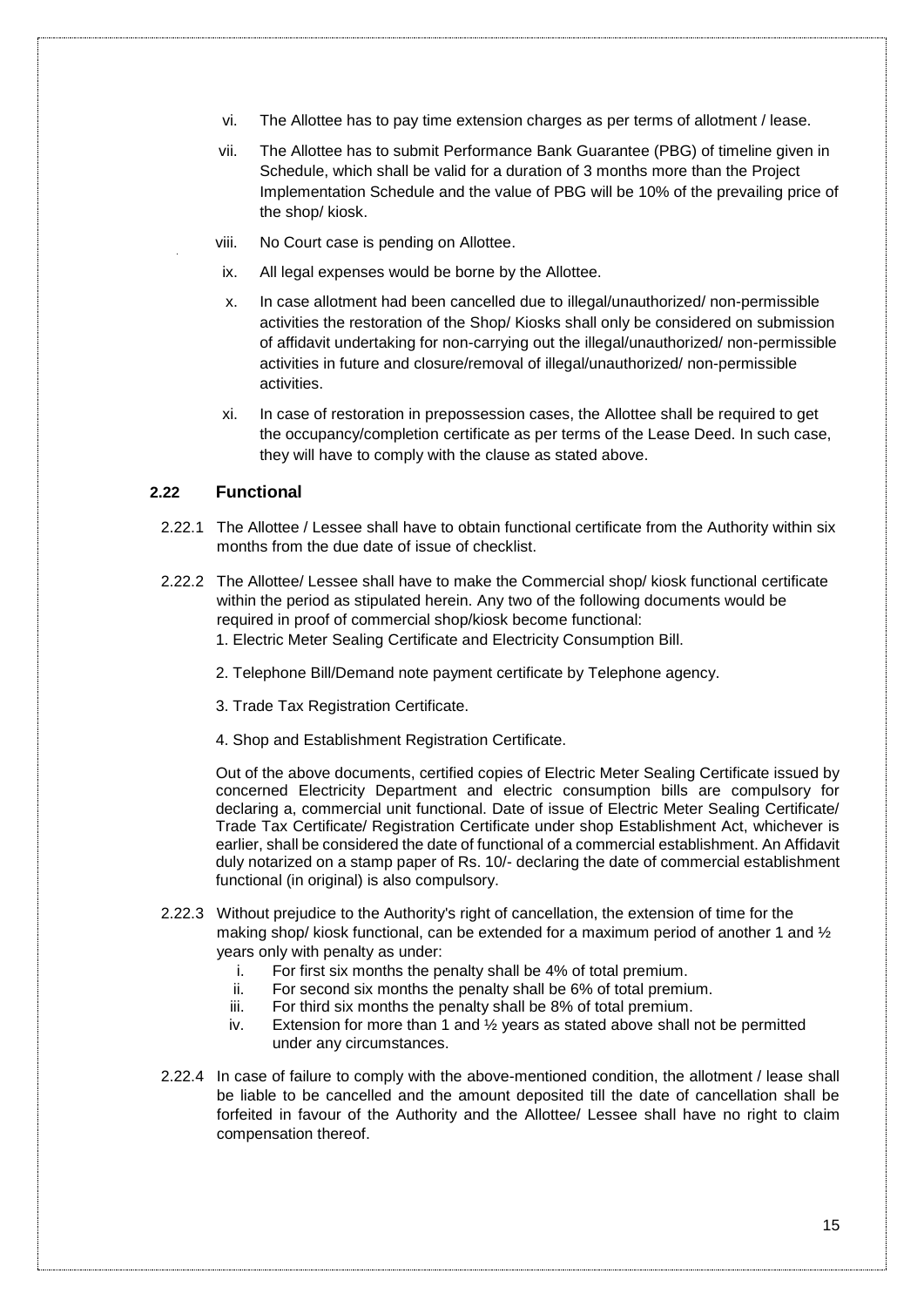2.22.5 Applicants who do not have a firm commitment to make the allotted commercial establishment functional within the time limits prescribed above are advised not to avail the allotment.

## <span id="page-18-0"></span>**2.23 Other Clauses**

- i. The Authority reserves the right to make such amendments, additions, deletions and alterations in the terms and conditions of allotment, lease, Building Regulations as it finds expedient and such amendments, addition, deletion and alterations shall be binding on the Allottee in the public interest.
- ii. If due force majeures/unavoidable circumstances the possession of Shop/ Kiosk is not handed over to the Allottee, the full amount deposited by the Allottee would be refunded along with the simple interest @ 4%per Annum for the period of deposit exceeding one year.
- iii. If due to force majeures/unavoidable circumstances, the Authority is unable to allot the Shop/ Kiosk, the earnest money deposited by applicant would be refunded. However, no interest on the deposits will be paid to the applicant.
- iv. In case there is any change of reserve price of allotment from any order of honorable High Court/Supreme Court or Government of Uttar Pradesh, the Allottee/ Lessee and his / her / their successor shall be responsible to bear the additional cost. The decision shall be final and binding on the Allottee/ Lessee and his / her / their successor.
- v. GNIDA will monitor the implementation of the project. Applicants who do not have a firm commitment to implement the project within the time limits prescribed are advised not to avail the allotment.
- vi. The Lessee and his / her / their successors shall abide by the provisions of the U.P. Industrial Area Development Act 1976 (U.P. Act No. 6 of 1976) and such rules, regulations or directions as are issued there under from time to time.
- vii. Any dispute between the Lessor and Lessee / Sub-Lessee shall be subject to the territorial jurisdiction of Civil Courts at Gautam Budh Nagar or the High Court at Allahabad.
- viii. The allotment will be accepted by the Allottee on "As is where is basis". The Allottee is advised to visit the site before submission of application form/interview for allotment.
- ix. Provisions related to the fire safety, environmental clearance, NGT directives shall be observed by the Allottee. Necessary approvals shall be obtained from the competent authority by the Allottee.
- x. For all disputes on any issue pertaining to allotment/lease, the jurisdiction of disputes will be the District Court, Gautam Budh Nagar and/or the High Court of Judicature at Allahabad.
- xi. The Allottee will be governed by the provisions of U.P. Industrial Area Development Act, 1976 and by the Rules/Regulations framed or directions issued there under.
- xii. In case an existing link road comes anywhere in the Shop/ Kiosk area, it shall be managed by the Allottee /Lessee till an alternate arrangement is made by GNIDA.
- xiii. All arrears due to the Lessor are recoverable as arrears of land revenue.
- xiv. The Lessee/ Sub Lessee(s) shall not be allowed to assign or change his role, otherwise the Lease may be cancelled and entire money deposited shall be forfeited.
- xv. GNIDA in larger public interest has the Authority to take back the possession of the land/ building by making payment at the prevailing rate after giving the Allottee/Lessee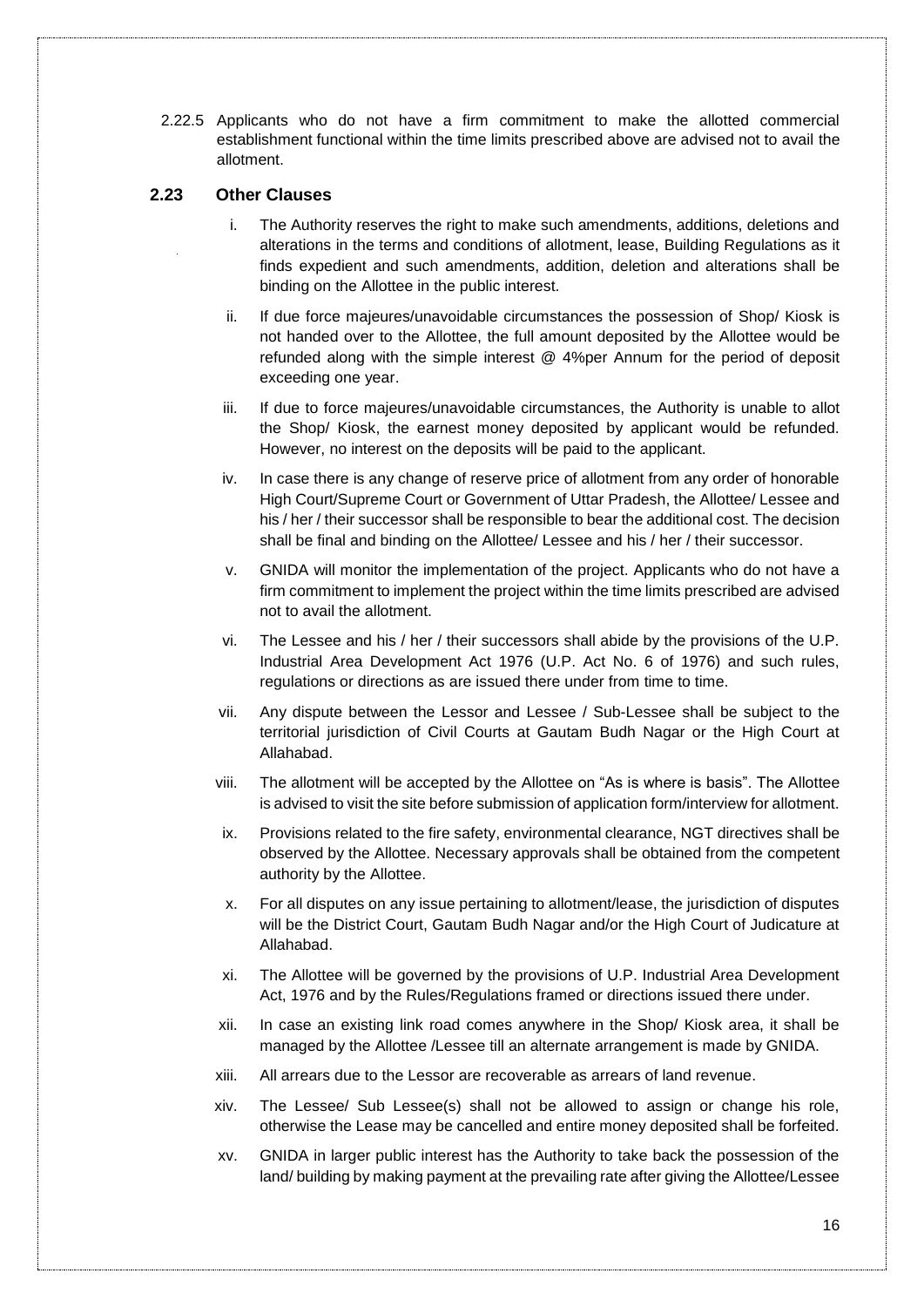an opportunity of being heard. However, the decision of the CEO of GNIDA shall be final and binding on the Allottee/Lessee.

xvi. The Allottee / Lessee shall have to make sufficient provision of parking in the shop/ kiosk itself.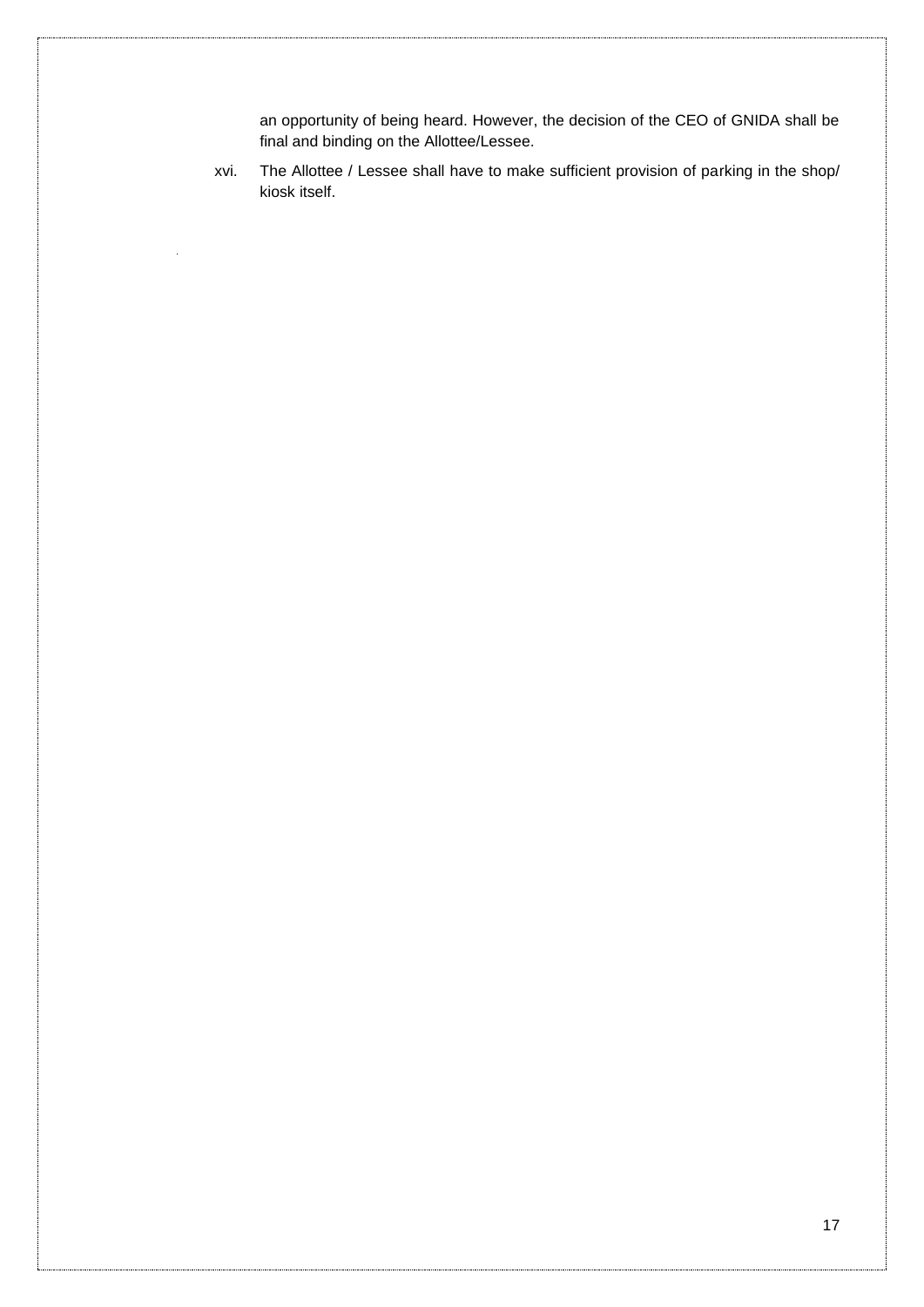<span id="page-20-1"></span><span id="page-20-0"></span>

| 3 | Annexures – Technical forms |  |  |
|---|-----------------------------|--|--|
|---|-----------------------------|--|--|

## **3.1 Application form**

**Greater Noida Industrial Development Authority**

(To be submitted in duplicate<sup>1</sup>)

**Form Sl.No. \_\_\_\_\_\_**

**The Chief Executive Officer,**

To

-

Self-attested photograph of authorized signatory

| Subject: Application for allotment of<br>kiosk | (insert the type of Shop/Kiosk to be allotted) shop/ |
|------------------------------------------------|------------------------------------------------------|

Dear Sir / Madam,

| We hereby submit our application form for allotment of | (insert the type of shop/ kiosk to be |
|--------------------------------------------------------|---------------------------------------|
| allotted) shop/ kiosk to establish                     |                                       |

on an area of Gq.mt.

We hereby agree to pay allotment money / installments / Lease Rent etc. as per payment plan and Rates/premium of allotment hereinafter mentioned in the Data Sheet and General Terms and Conditions.

We are enclosing herewith the following documents:

*a*) Certificate of authorization in favor of Shri/Smt./Ms. \_S/o/D/o \_\_\_\_\_\_\_\_\_\_\_\_\_\_\_\_\_\_\_\_\_\_\_\_\_\_\_\_\_\_\_\_\_\_\_\_\_\_\_who is signing as (*status*) \_\_\_\_\_\_\_\_\_\_\_ on

behalf M/s (*Name of the Applicant* ) constituted/registered under \_\_\_\_

\_\_\_\_\_\_\_\_\_\_\_\_\_\_\_\_\_\_\_\_\_\_\_\_\_\_\_\_\_\_\_\_\_\_\_\_\_\_\_\_\_\_\_\_\_\_\_\_\_\_\_\_\_\_\_\_\_\_\_\_\_\_\_\_\_\_\_\_\_\_

\_\_\_\_\_\_\_\_\_\_\_\_\_\_\_\_\_\_\_\_\_\_\_\_\_\_\_\_\_\_\_\_\_\_\_\_\_\_\_\_\_\_\_\_\_\_\_\_\_\_\_\_\_\_\_\_\_\_\_\_\_\_\_\_\_\_\_\_\_\_\_\_\_\_\_\_\_\_

*(please mention Act of Government of India / State Government)*

- b) This entire document, including all terms and conditions is enclosed herewith which will be duly signed by the authorised signatory upon submission as acceptance of the terms and conditions of the allotment of land.
- g) Refund Account Details (For the purpose of refund or earnest money of unsuccessful applicants) Name of Bank & Branch

<sup>1</sup> Original form will be duly filled and signed by the applicant and submitted along with a self-attested photocopy of the complete document.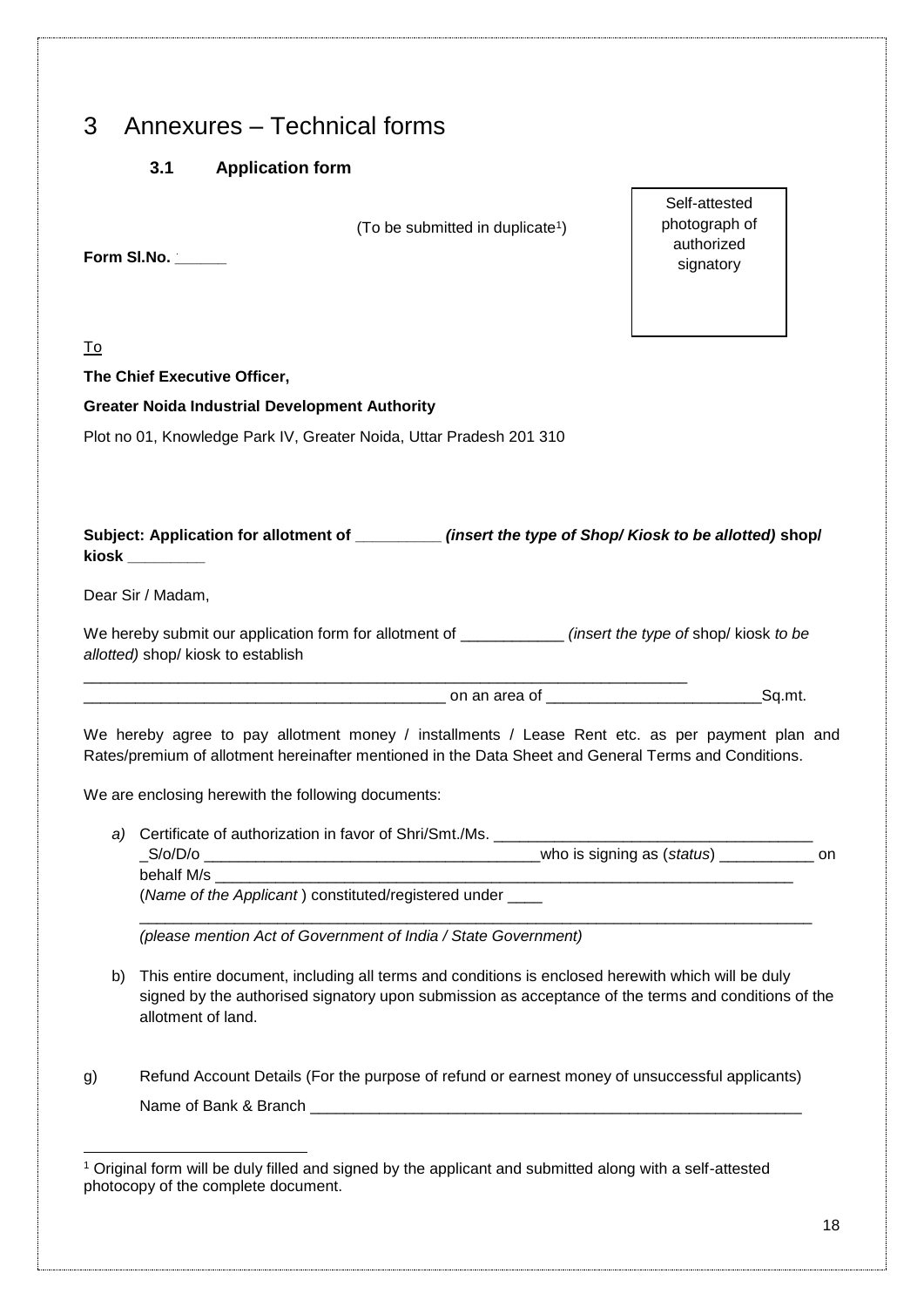| Phone ____________________ |  |  |
|----------------------------|--|--|
|                            |  |  |
|                            |  |  |

Signature of Authorized signatory

Stamp of Applicant with name & designation

## NOTE:

The Applicants for reserved kiosk has to submit true certified copy of the eligibility condition:

• In case of villagers' category, proof of land acquired by GNIDA.